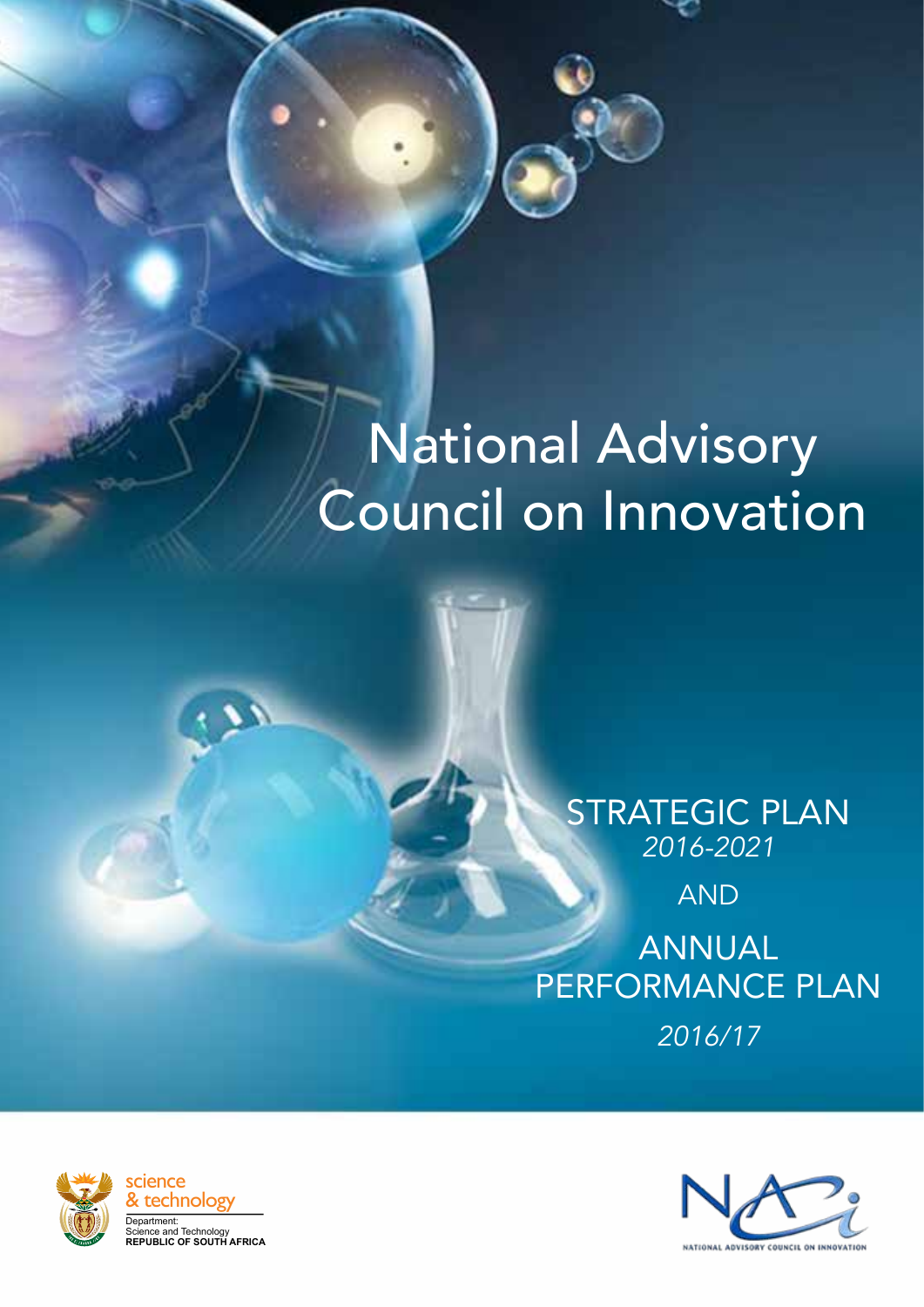

## **STRATEGIC PLAN 2016-2021**

## **AND**

## **ANNUAL PERFORMANCE PLAN 2016/17**

### *10 March 2016*

*INNOVATION FOR A BETTER FUTURE*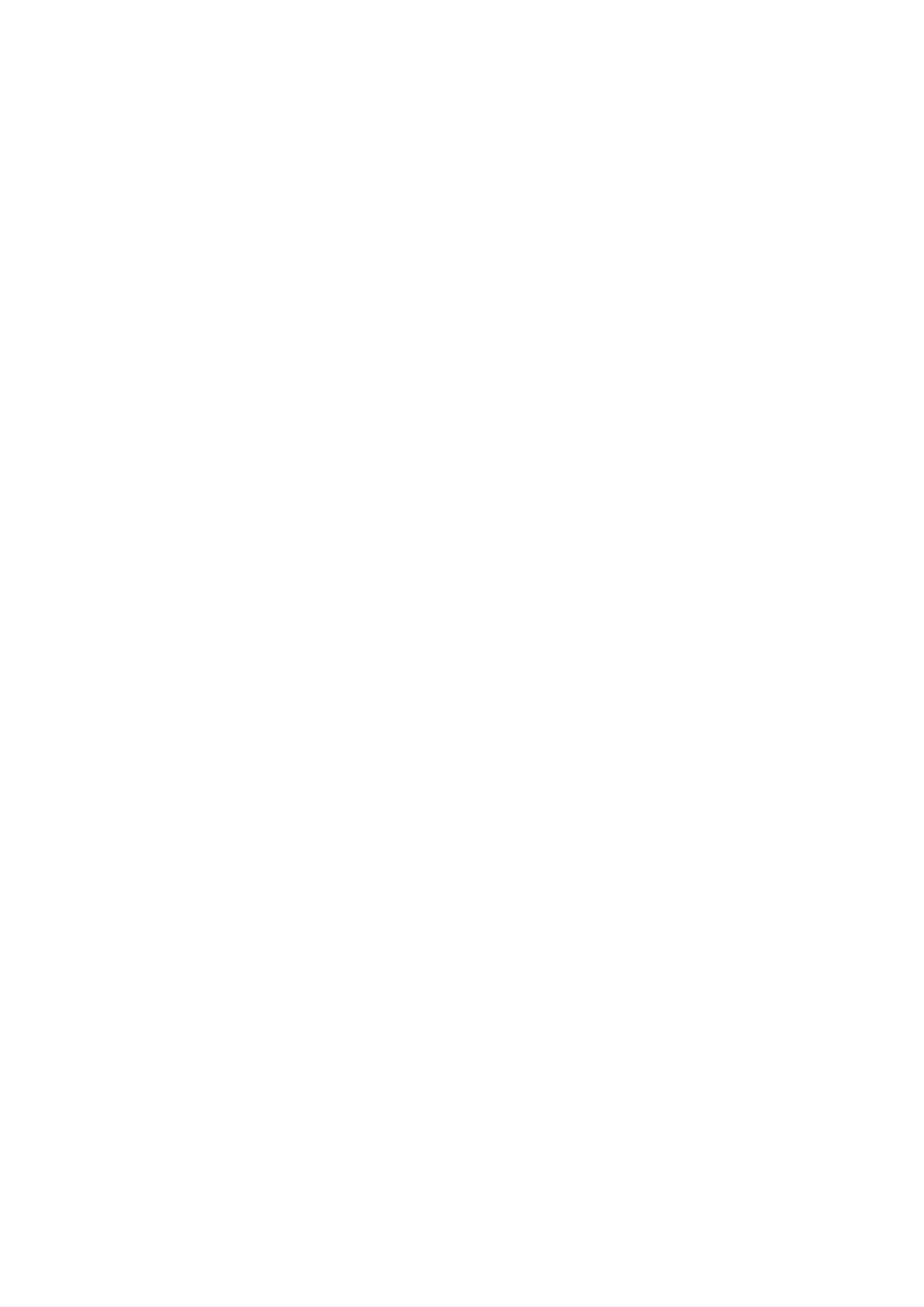## Contents

| <b>FOREWORD</b> |                   |                       |  |
|-----------------|-------------------|-----------------------|--|
|                 |                   |                       |  |
|                 |                   | <b>STRATEGIC PLAN</b> |  |
| 1.              | Vision            |                       |  |
| 2.              | Mission           |                       |  |
| 3.              | Values            |                       |  |
| 4.              |                   |                       |  |
|                 | 4.1               |                       |  |
|                 | 4.2               |                       |  |
|                 | 4.3               |                       |  |
| 5.              |                   |                       |  |
| 6.              |                   |                       |  |
| 7.              |                   |                       |  |
| 8.              |                   |                       |  |
|                 | 8.1               |                       |  |
|                 | 8.2               |                       |  |
|                 | 8.3               |                       |  |
|                 | 8.4               |                       |  |
|                 | 8.5               |                       |  |
|                 | 8.6               |                       |  |
|                 | 8.7               |                       |  |
|                 | 8.8               |                       |  |
|                 | 8.9               |                       |  |
|                 | 8.10              |                       |  |
|                 | 8.11              |                       |  |
|                 | 8.12              |                       |  |
|                 | 8.13              |                       |  |
| 9.              |                   |                       |  |
|                 |                   |                       |  |
| 10.             |                   |                       |  |
| 11.             |                   |                       |  |
|                 | 11.1              |                       |  |
|                 | 11.2              |                       |  |
|                 |                   |                       |  |
|                 | <b>REFERENCES</b> |                       |  |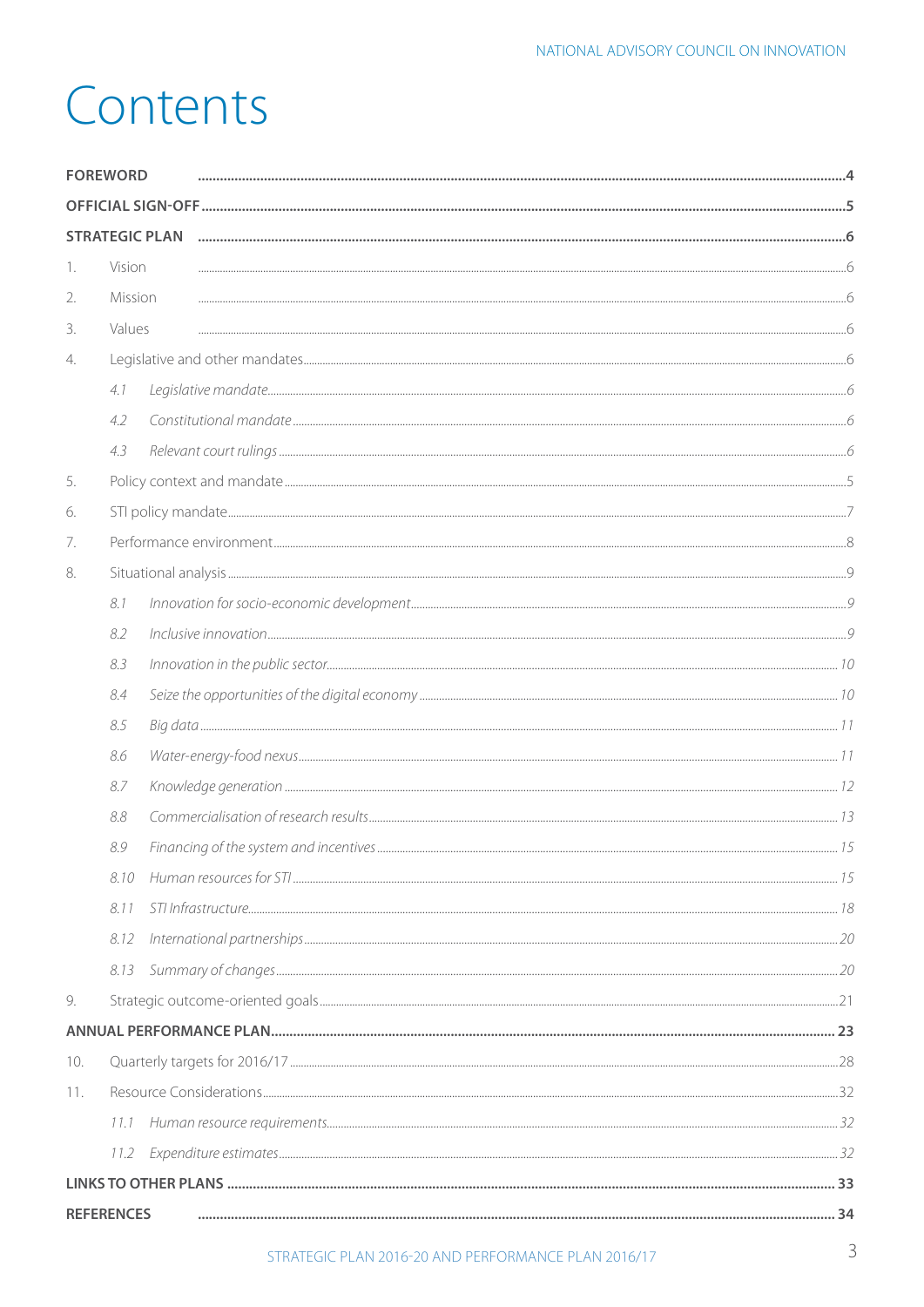## Foreword

Science, technology and innovation (STI) can play a critical role in addressing economic and social challenges (including education, food security, health). This is recognised by the National Development Plan (NDP), which notes that developments in STI fundamentally alter the way people live, communicate and transact, with profound effects on economic growth and development. The NDP further indicates that countries that are able to tackle poverty effectively by growing their economies are characterised by strong STI.

Our 2016-2021 Strategic Plan articulates a vision and identifies strategic-outcome oriented goals that seek to contribute to the realisation of the NDP vision and the mandate of NACI. NACI intends to strengthen its capacity to store and analyse data and improve the quality, relevance and efficacy of its advice, which must be evidence based. It also seeks to strengthen its ability to conduct system's planning, monitoring and evaluation in order to bolster policy performance. Recognising that the National System of Innovation (NSI) remains a work in progress, NACI intends to contribute to the development of an NSI that is coherent, coordinated and responsive to national priorities. Local and international networks and partnerships will play an important role in ensuring successful implementation of our Strategic Plan.

I commend our Strategic Plan to NSI role players and to South African citizens.

V. de la Pey

**Professor Cheryl de la Rey Chairperson of NACI**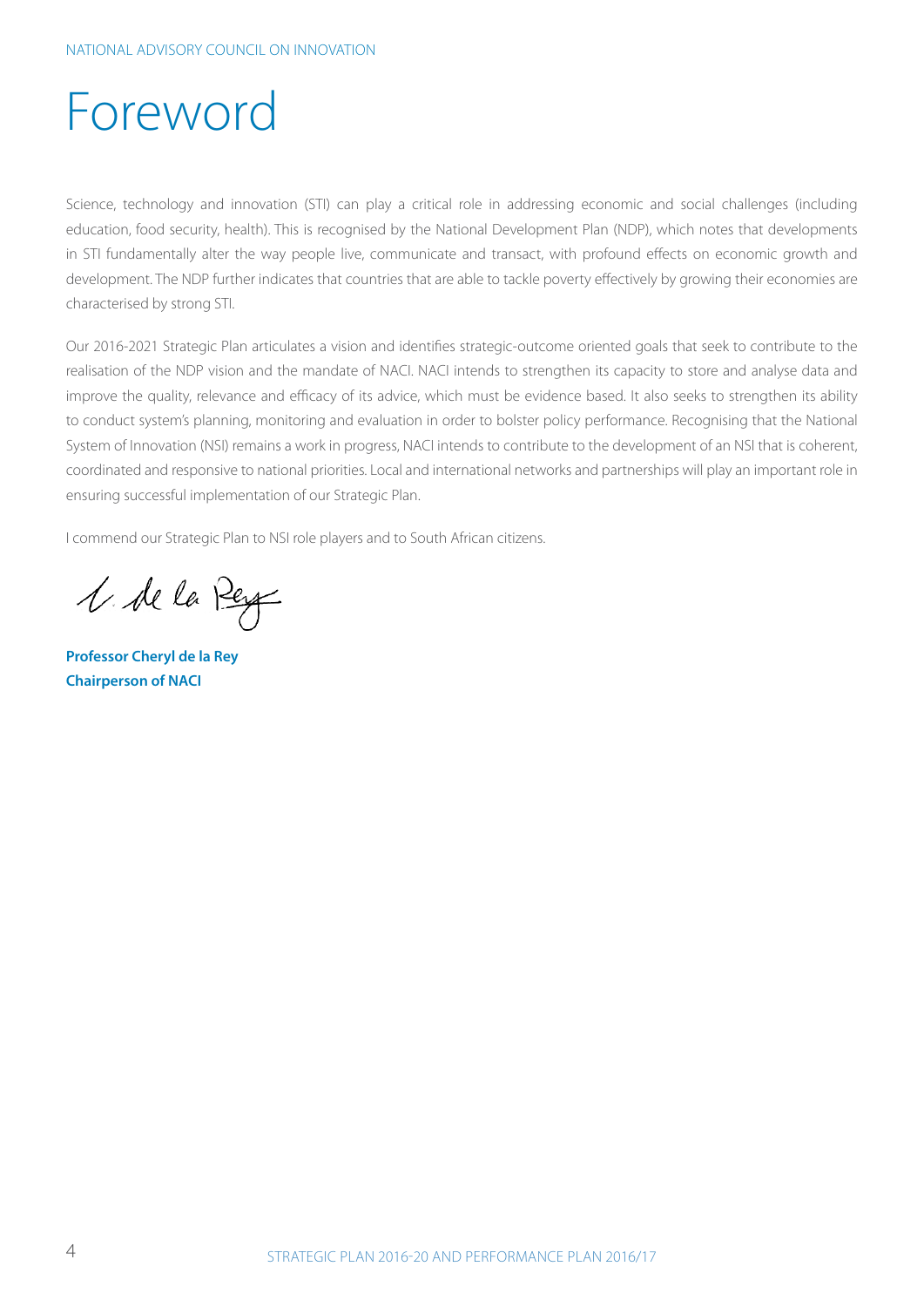# Official Sign-off

It is hereby certified that this Annual Performance Plan (APP) was developed by the management of the National Advisory Council on Innovation (NACI) under the guidance of the Acting Chief Executive Officer of NACI; prepared in line with NACI's 2016-2021 Strategic Plan; and accurately reflects the performance targets which NACI will endeavour to achieve, given the resources made available in the budget for 2016/17.

**Prof. Cheryl de la Rey** NACI Chairperson

1. de la Pey





**Dr Mlungisi Cele** Acting CEO (NACI)

**Mr Robert Shaku** 

Acting Chief Financial Officer (DST)

Approved by:

**Minister Naledi Pandor**

Executive Authority

Naledi Pawdor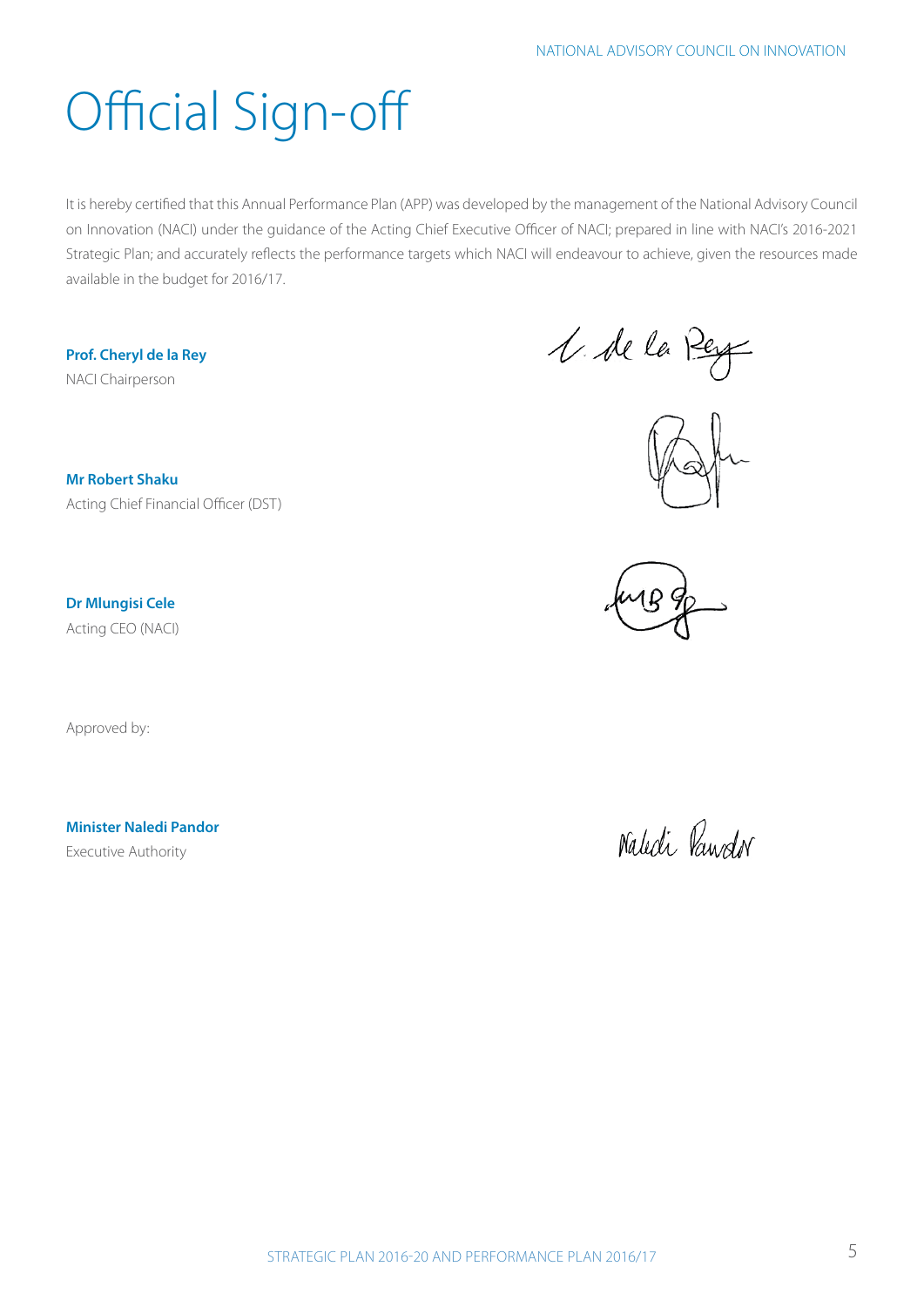## Strategic Plan

#### **1. Vision**

A leading advisory body to government on science, technology and innovation, in a well-coordinated, responsive and functioning national system of innovation.

#### **2. Mission**

To provide evidence-based advice to the Minister of Science and Technology and, through the Minister, Cabinet on science, technology and innovation matters, through the research expertise and engagement with stakeholders.

#### **3. Values**

- § Professionalism.
- **■** Integrity.
- **■** Innovation and knowledge sharing.
- **■** Transparency and accountability.

#### **4. Legislative and other mandates**

#### **4.1 Legislative mandate**

The National Council on Innovation Act, 1997 (Act No. 55 of 1997), provides the mandate for NACI (2015). The Act mandates NACI to advise the Minister for Science and Technology and, through the Minister, Cabinet, on the role and contribution of science, mathematics, innovation and technology, including indigenous technologies, in promoting and achieving national objectives, namely, to improve and sustain the quality of life of all South Africans, develop human resources for science and technology, build the economy, and strengthen the country's competitiveness in the international arena.

#### **4.2 Constitutional mandate**

There are no specific constitutional provisions for NACI (2015).

#### **4.3 Relevant court rulings**

None.

#### **5. Policy context and mandate**

The 2011 National Development Plan (NDP) highlights the centrality of science, technology and innovation (STI) in national development. The NDP notes that developments in STI fundamentally alter the way people live, communicate and transact, with profound effects on economic growth and development. The NDP further indicates that countries that are able to tackle poverty effectively by growing their economies are characterised by strong STI. This implies that the STI is fundamental to equitable economic growth, which underpins economic advances and improvements in health systems, education and infrastructure.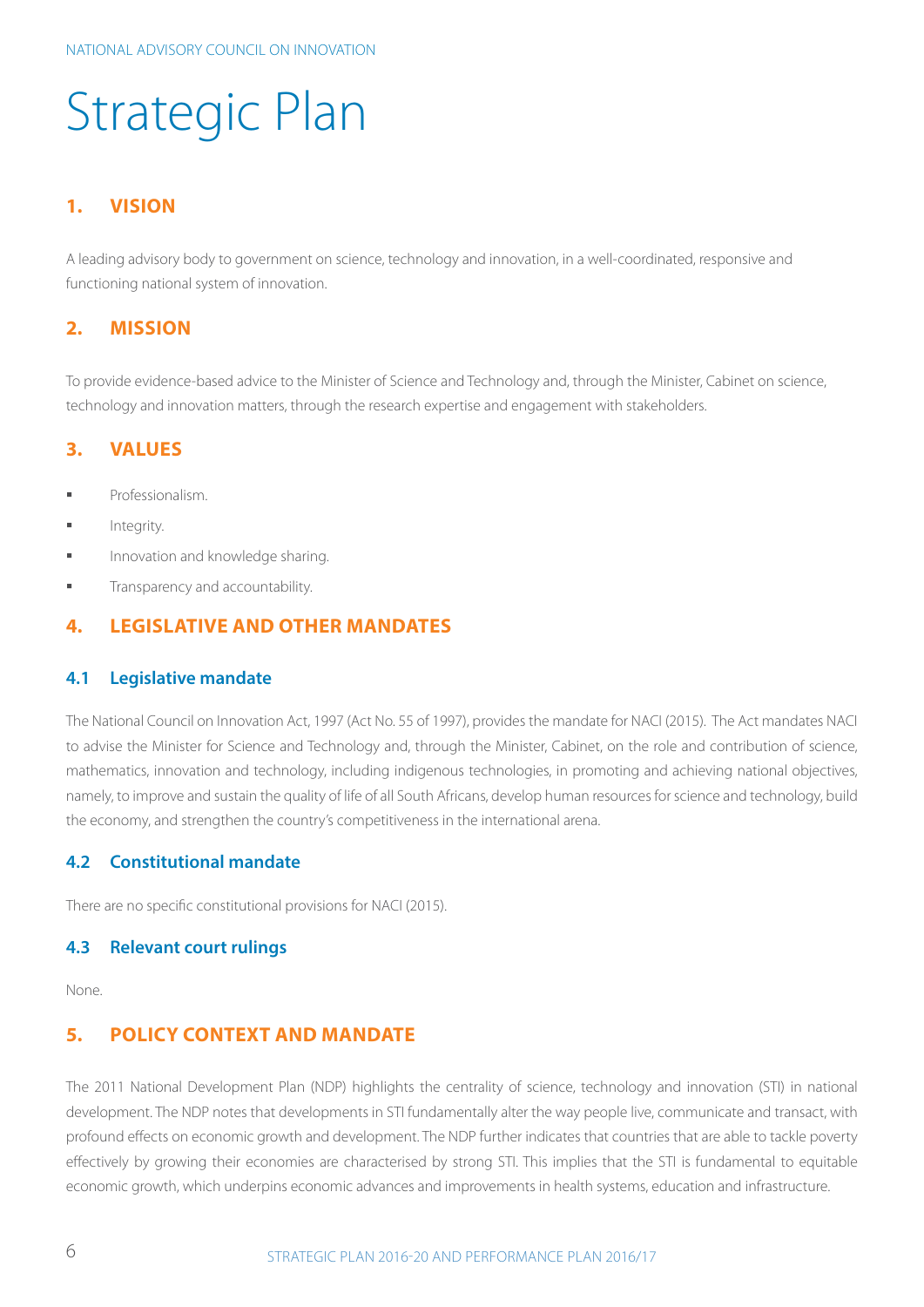Furthermore, the NDP acknowledges that the STI system or the national system of innovation (NSI) has a role to play in improving South Africa's global competitiveness. In particular, the NSI is the principle tool for creating new knowledge, applying knowledge in production processes, and disseminating knowledge through teaching and research collaboration. The NDP further acknowledges that advances in technological innovation and the production of new knowledge are critical to growth and development. Therefore, achieving a competitive and sustainable economy will require a strong and effective NSI, which must contribute to transformation. For these benefits to be realised, the NDP emphasises that the NSI should function in a coherent and coordinated manner with broad common objectives aligned to national priorities.

NACI has begun to identify ways in which its work could contribute to the realisation of some aspects of the NDP. As part of a programme of action, NACI identified the water-energy-food security nexus as a focus that responds to the NDP both directly and indirectly. Projects (involving NSI actors) have already started and produced results, some of which have been provided to the Minister in the form of special advice letters. NACI intends to continue focusing on the water-energy-food security nexus. NACI has adopted a new vision and goals that are intended to help contribute to the development of an NSI that is coherent, coordinated and responsive to national priorities, another expectation of the NDP.

#### **6. STI policy mandate**

The 1996 White Paper on Science and Technology provides NACI with a broad policy mandate, introducing the concept of the NSI. An NSI can be understood as a set of functioning institutions, organisations and policies that interact constructively and optimally in the pursuit of a common set of social and economic goals and objectives, seeking to promote change through the introduction of innovations.

The White Paper highlighted that such a system, in its broadest conception, is the means through which a country seeks to create, acquire, diffuse and put into practice new knowledge that will help that country and its people achieve their individual and collective goals. A well-functioning, coordinated and efficient NSI that helps in the achievement of national development priorities remains an ideal for which South Africa continues to strive.

The White Paper was followed by the National Research and Development Strategy (NRDS) in 2002. The NRDS seeks to contribute towards socio-economic development by focusing on a set of "technology platforms" and "science missions". The technology platforms were for biotechnology, information technology, technology for advanced manufacturing, technology for and from natural resource sectors, and technology for poverty reduction. The missions were in areas in which South Africa had an obvious geographic advantage, such as astronomy, human palaeontology, plant and animal biodiversity, as well as in areas in which South Africa had a clear knowledge advantage, such as indigenous knowledge and deep mining.

These missions and platforms were expanded under the Ten-Year Innovation Plan (2008-2018) under five "grand challenges", in the bioeconomy, space science and technology, energy security, human and social dynamics, and global change (with a focus on climate change).

The Ten-Year Innovation Plan articulated a path to innovation in support of South Africa's transformation to a knowledge-based economy, in which the production and dissemination of knowledge leads to economic benefits and enriches all fields of human endeavour. The Ten-Year Innovation Plan identified the ability of STI to play a driving role in enhancing productivity, sustainable economic growth and inclusive socio-economic development as a measure of the plan's success. Long-term goals based on the grand challenges were set. These included South Africa becoming one of the top three emerging economies in the global pharmaceutical industry, based on the innovative use of South Africa's indigenous knowledge and rich biodiversity; deploying satellites that provide a range of scientific, security and specialised services for all spheres of government, the public and the private sector; achieving a 25% share of the global hydrogen and fuel cell market with novel platinum group metal catalysts;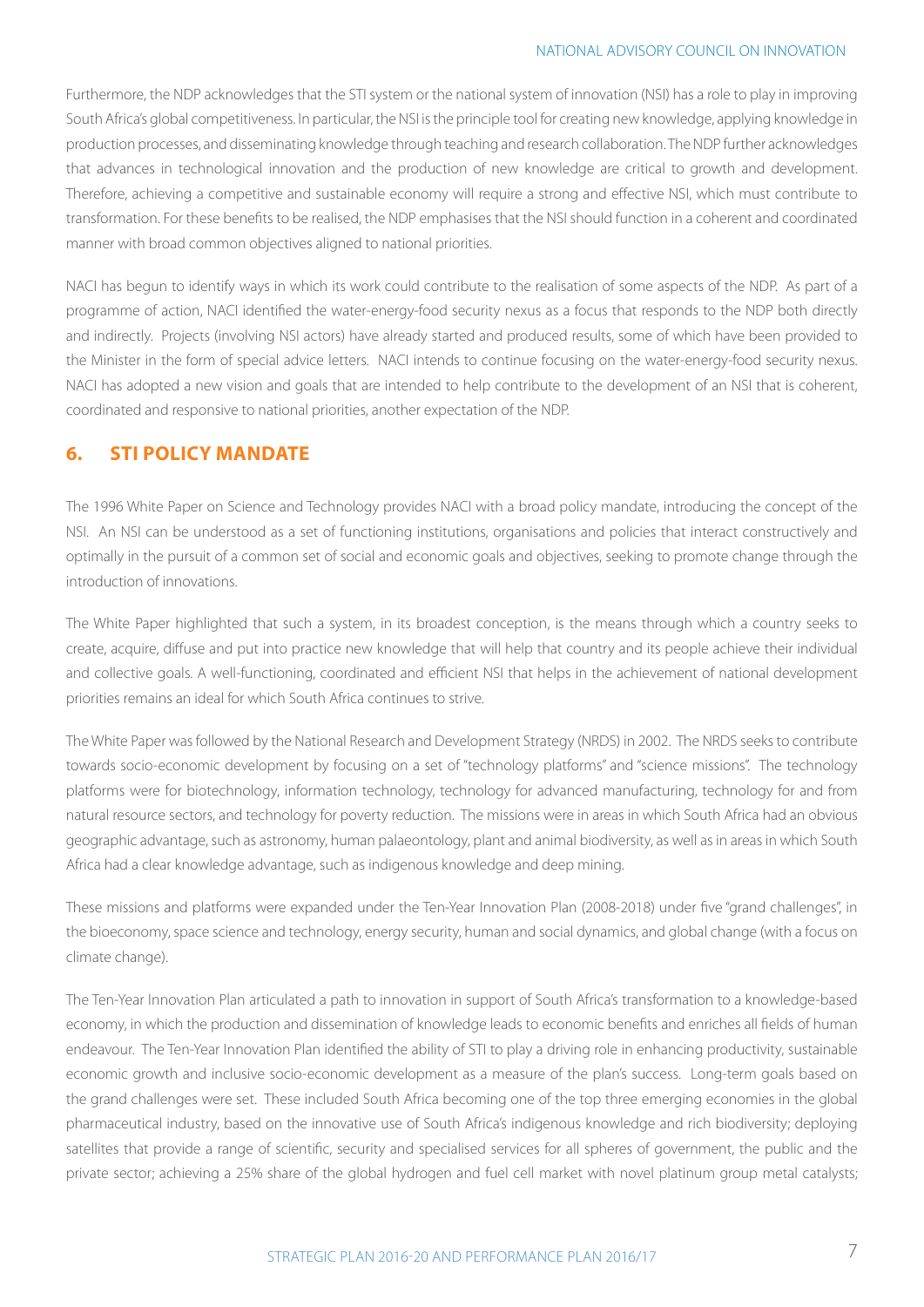becoming a world leader in climate science, and responding effectively to the multiple challenges associated with global and climate change.

The Ten-Year Innovation Plan emphasised the importance of human capital development and knowledge generation and exploitation as important elements of a knowledge-based economy. It identified international partnerships as important given that knowledge-based economies are connected through a growing international research and cooperation network.

The Ten-Year Innovation Plan also sought to bridge the "innovation chasm" (the divide between research and the translation of research results into innovative commercial products and services), through, among other things, the establishment of the Technology Innovation Agency (TIA).

#### **7. Performance environment**

The 1996 White Paper and the 2002 National Research and Development Strategy noted that the post-apartheid government had inherited an "ailing" science and technology system, which was fragmented and uncoordinated, and not geared to help the government realise the national imperatives of economic growth and enhanced quality of life for all citizens.

The need for greater coherence and coordination in the NSI has therefore been understood for a long time. A variety of statutory and voluntary mechanisms have been established<sup>1</sup> in an attempt to transform the ailing system. The idea of an NSI, introduced in the 1996 White Paper, was premised on the notion of stakeholders working together for a common purpose. The NSI concept assumes the need for the different actors across the system (in both the public and the private sector) to achieve coherence and complementarities in their functions, so that the resources invested in the various entities can make the greatest impact.

According to the Ministerial Review Committee on the STI Landscape in South Africa (2012), NACI is hamstrung in carrying out its mandate because it reports to the Department of Science and Technology (DST) and thus does not have a structural location that affords it the authority needed for the effective coordination of a national system. In response to this finding, the Minister of Science and Technology has improved the composition of and stakeholder representation on the NACI Council (such as the compulsory inclusion of all science council chief executive officers) and granted the Chairperson direct access to the Minister (previously they worked through the Department). A process will be undertaken to ensure that NACI is positioned, empowered and structured to carry out both its legislative mandate and additional tasks assigned to it by the Minister in 2014.

The 2012 Ministerial Review Report pointed out that progress in improving the functioning of the NSI was still hampered by the absence of an assigned responsibility for ensuring the availability, collation, maintenance and analysis of STI indicators (quantitative and qualitative), needed for monitoring and evaluation, and for planning and the management of the NSI as a whole. It stated that, although evidence is available from a number of sources for some dimensions of discrete activity in the system, there is no comprehensive synopsis available, even in conception, that reflects the system in its totality, and that allows an assessment of how it might fulfil its contribution to national development.

South Africa has several institutions that collect and analyse data, for instance, the Centre for Research on Evaluation, Science and Technology, the Department of Higher Education and Training (the Higher Education Management Information System), the Research Information Management System, the Council on Higher Education, and the Centre for Science, Technology and Innovation Indicators. However, it is the opinion of the Ministerial Review Committee that, while there is an excess of data, there is a dearth of information, and it is evident that no entity in the NSI currently has the required capacity in system mapping, system analysis, system building, system steerage, system evaluation, system learning or system foresight.

<sup>1</sup> These include NACI, the Council on Higher Education, and the National Science and Technology Forum. Government attempted to achieve coherence across clusters of departments or across priority outcomes by introducing first a cluster system and then delivery forums. There are also numerous sectoral bodies such as Universities South Africa for higher education institutions, and the Committee of Heads of Organisations of Research and Technology, which is mainly for science councils. The contribution of these mechanisms to strengthening the NSI varies, but there is little doubt that much more could be achieved than is currently the case.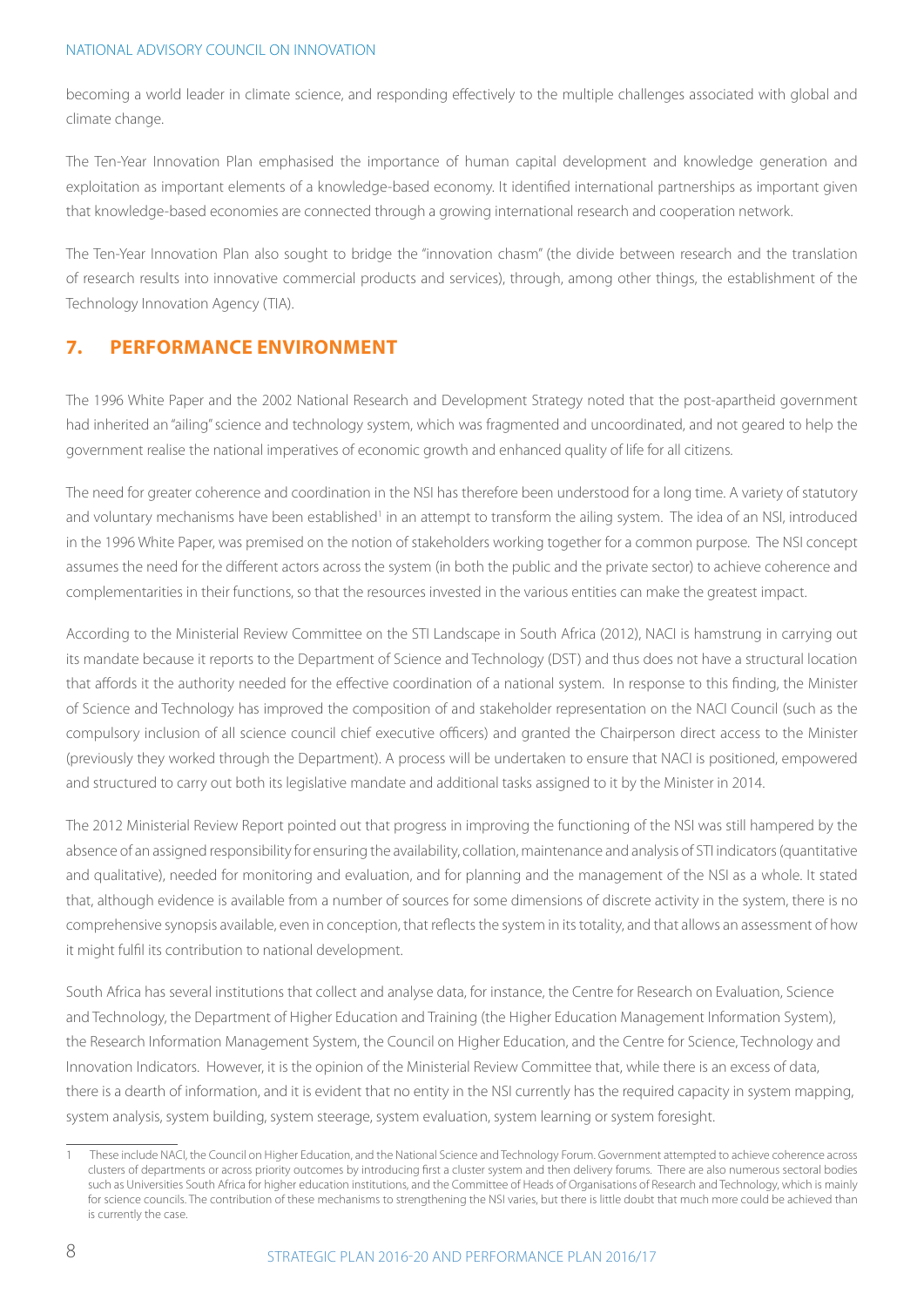The Minister has assigned NACI the task of developing and hosting an STI data portal for the NSI, a central repository that will be important in the establishment of research and strategic intelligence, and the production of biennial state of innovation report.

#### **8. Situational analysis**

This section is not intended to be a comprehensive assessment of the situation, but to identify key trends and challenges confronting all science systems in general, and the South African NSI in particular. Although deeper analysis may be required to provide a better understanding of some trends, the available information has been used to reflect on NACI's current work and possible future work, and to develop this Strategic Plan and Annual Performance Plan.

#### **8.1 Innovation for socio-economic development**

Innovation has always been a foundation for economic growth. From the invention of the wheel to the Industrial Revolution, the invention of medicines to air transport and the Internet, innovation leads to change and progress. In today's world, beset by financial, social and environmental challenges, and looking for new, stronger, more inclusive and sustainable ways forward, innovation is more important than ever, and policies to foster it, leading to the creation and diffusion of new products, processes and methods, are vital.

Innovation can be measured in several aspects of a country's growth. First, there is technological progress embodied in tangible, physical capital, such as better machinery, smarter equipment or greener buildings. Second, there is intangible, knowledge-based, capital, such as software, data, research and development (R&D), design, intellectual property, and firm-specific skills.

Third, there is the smarter, more efficient use of labour and capital to generate so-called multifactor productivity growth (also referred to as total factor productivity). Fourth, there is the role that innovation plays in strengthening the dynamics of an economy, with new innovative firms entering the market, replacing other slower, less innovative ones in a process known as creative destruction. Together, these four dimensions account for as much as half of GDP growth.

Innovation is also about what humankind needs. It is critical for addressing profound social and global challenges (such as climate change, health, food security, poverty and access to clean water) in an affordable and timely manner. At the same time, innovation can contribute to inequality, which is why it needs to be accompanied by appropriate labour and social policies (OECD, 2015).

#### **8.2 Inclusive innovation**

The term "inclusive innovation" has become widely adopted by a range of governments and organisations including international organisations such as the World Bank and the United Nations Development Programme, the latter now maintaining an International Policy Centre for Inclusive Growth headquartered in Brazil. A number of governments in developing countries, such as India and Thailand, have or are in the process of developing explicit policies focused on inclusive innovation. China's 12th Five Year Plan for National Economic and Social Development (2011-2015) shifts the focus from "pursuing economic growth" to "sharing the benefits of development with all people" and innovation has a key role to play (National People's Congress, 2011 cited in NACI, 2015).

There is no agreed definition of inclusive innovation and a variety of similar terms are employed in different contexts, including propoor innovation, below the radar innovation, innovation for inclusive development, bottom of the pyramid innovation, grassroots innovation, and frugal innovation (Heeks et al., 2013). However, all these terms share a common notion of the production and/ or delivery of innovative solutions to the problems of the poorest, either with or without the active involvement of the poor in the innovation process itself. A broad definition therefore would be: "Inclusive innovation is the means by which new goods and services are developed for and/or by the poor" (Foster and Heeks, 2013; Johnson and Andersen, 2012, cited in NACI, 2015).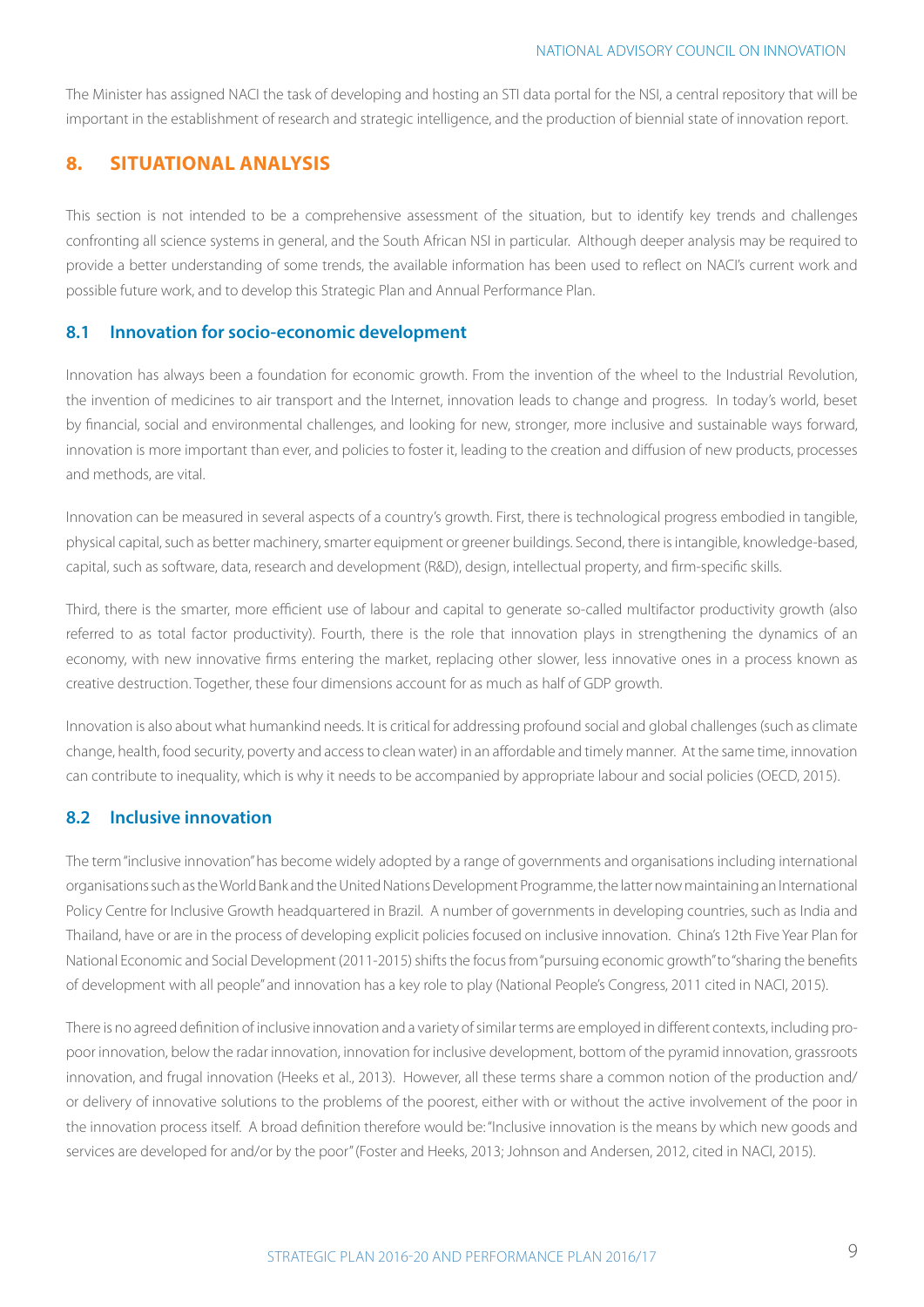It is possible to conceive of a number of different levels at which inclusivity or involvement of the beneficiaries (the poor) could potentially operate. These include the identification of problems that need addressing, so that the innovation is relevant to their needs; the development and application of innovative solutions to their problems; the adoption, assimilation and diffusion of innovative solutions to their problems; and finally the impact of innovation so that the innovation outputs maximise the consumption and/or incomes of the poor (Foster and Heeks, 2013, cited in NACI, 2015).

#### **8.3 Innovation in the public sector**

Although firms are recognised as being at the core of innovation, continuous improvement is also an imperative for the public sector, particularly in the context of increasing fiscal pressures and rising expectations from all citizens in respect of the improved delivery of public services (including education, health, security, transport infrastructure and access to public spaces). Government therefore needs to accelerate its pace of innovation, particularly as regards taking advantage of technological advances to improve its performance (e-government).

In a recent study on the scope for innovation in the public sector, the OECD has recommended four core areas in which to raise levels of innovation (OECD 2015, cited in NACI, 2015). These are empowering employees through a focus on skills, culture and values, leadership and engagement; putting knowledge to use through data, openness and learning; working together through partnerships, structures and collaborations; and rethinking the rules through the realistic amendment of regulations and budgeting and project management processes.

Although this is a relatively new area of public policy, the pursuit of innovative means to deliver public services has been recognised in South Africa for some time. In 2001 the Centre for Public Service Innovation was launched. This government component, which is part of the Minister of Public Service and Administration's portfolio, acts as facilitator for the unearthing, development and practical implementation of innovative solutions within and throughout the public service. This is to ensure an effective, efficient and accountable government. The centre makes annual awards for innovative projects within the public sector and facilitates pilot projects aimed at demonstrating the value of innovative solutions (NACI, 2015).

However, more work is needed in this regard. South Africa performs relatively poorly on the key indicators of the Global Competitiveness Index, the Global Entrepreneurship Monitor and the Global Innovation Index in areas relating to government efficiency, the burden of government regulations on business, and the quality of education. Moving forward in these important areas will require not only a level of compliance with existing standards, but also the use of new processes and technologies to accelerate delivery (NACI, 2015).

#### **8.4 Seize the opportunities of the digital economy**

Today's world is increasingly shaped by the rise of the digital economy. With billions of people using the Internet and mobile communications, knowledge diffusion is accelerating. In countries where literacy remains a challenge, image and voice communications are connecting communities to global networks. The proliferation of massive amounts of data is just a hint of what can be expected from the emergence of ubiquitous data generation and computing, dubbed the "Internet of Things". An open and accessible Internet, where creativity, sharing, entrepreneurship and experimentation can flourish, is essential for innovation in the 21st century. Big data and data analytics have become a driving force in science, product innovation, processes, organisational methods, and services, including healthcare. Policies are needed to promote skills in data analytics, and to encourage investments in appropriate infrastructure. However, policy makers will have to be careful to strike the right balance between the free flow of data and the safeguarding of personal privacy and confidence (OECD, "Better innovation for better lives", 2015).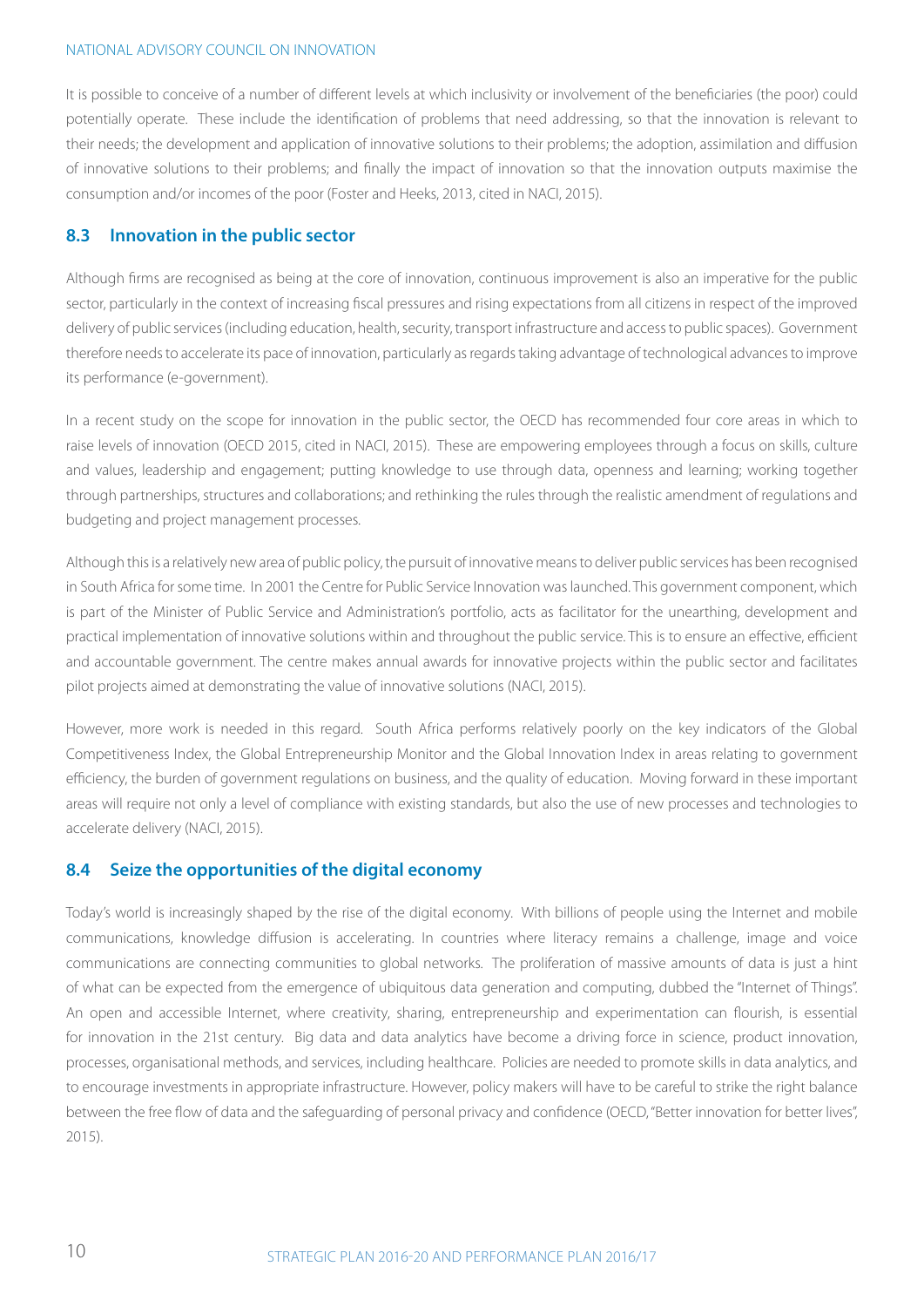#### **8.5 Big data**

The processing and analysis of big data will have important effects on the nature and processes of innovation itself. Big data analysis is proving to be a new addition to the acquisition of knowledge, in addition to experimental science, theoretical analysis and computer simulation. Big data generates new hypotheses and the potential wherewithal to test these hypotheses. Dataintensive analysis is likely to yield new insights and will change the way scientific research is done (NACI, 2015).

In addition, the exploitation of big data will be a key element underpinning the competitiveness of firms in almost all sectors, but with particularly strong impacts in health care, retail and trade, manufacturing and public service (Manyika et al., 2011). As an illustration, sensors embedded in manufactured products create innovative after-sales service offerings such as proactive maintenance. A key issue to confront, therefore, is how South Africa will leverage its capacities in big data, particularly data generated through the Square Kilometre Array project.

#### **8.6 Water-energy-food nexus**

Water, energy and food systems are increasingly interdependent, which demands a more holistic view of these issues. Water is an essential input for producing agricultural goods and hydropower, while energy is required to produce and distribute water and food, and to pump water from groundwater or surface water sources, to power tractors and irrigation machinery, and to process and transport agricultural goods.<sup>2</sup> Figure 1 shows this interdependence clearly.



#### *Figure 1: Interdependence between water, energy and food3*

Using water to irrigate crops might promote food production, but it can also reduce river flows and hydropower. Growing crops for biofuel under an irrigation system could increase overall water withdrawals at the expense of food security. Converting surface irrigation into high-efficiency pressurised irrigation might save water, but might also result in higher energy use. All these

<sup>2</sup> http://www.unwater.org/topics/water-food-and-energy-nexus/en/

<sup>3</sup> http://www.water-energy-food.org/fotos/charts/01/nexus\_en\_450\_b.jpg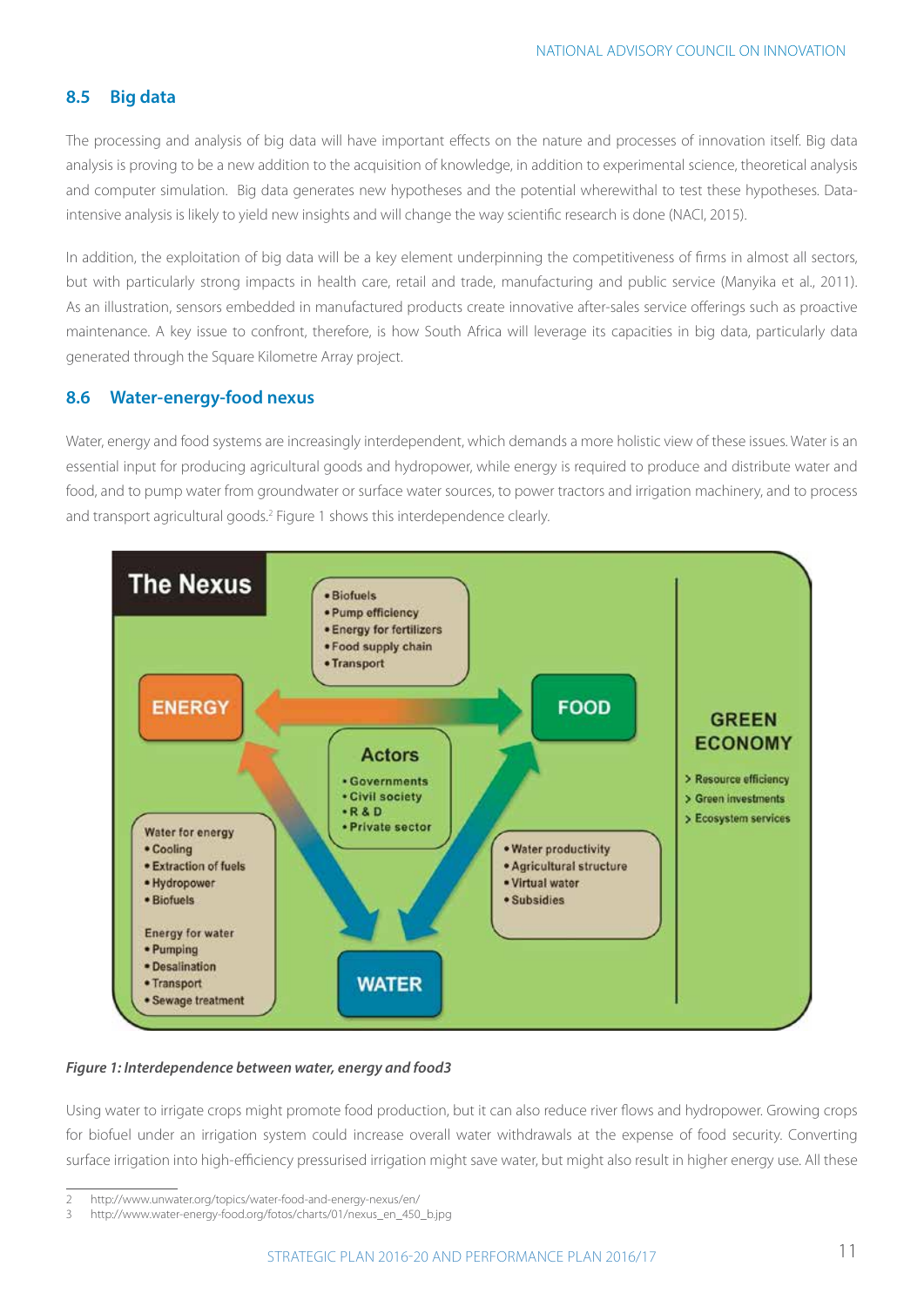examples suggest that challenges associated with water, energy and food security should be dealt with through the coordinated and coherent efforts of all the relevant stakeholders to ensure synergies and sustainable benefits. Increased coordination and policymaking in the three areas will therefore be crucial (Nasser, 2013).

#### **8.7 Knowledge generation**

Current STI policies (the 1996 White Paper, the 2002 NRDS and the 2008 TYIP) identified knowledge generation, knowledge exploitation and human capital development as critical to the current and future needs of the NSI and society. Consequently, a range of interventions have been introduced, including the South African Research Chairs Initiative, and the centres of excellence, centres of competence, and bursary programmes.

According to the 2015-2019 DST Strategic Plan, South Africa's scientific output, measured by publications in internationally accredited journals, increased at an average rate of 10% per year from 2003-2012, representing an average growth of about 624 publications per year. There has been a steady increase in the country's share of the world's journal publications (from 0,51% in 2005 to 0,64% in 2009, and 0,81% in 2014, as illustrated in Figure 2).



#### *Figure 2: Trend in South African scientific publications (Source: NACI (2015). South African Science and Technology Indicators 2014)*

Globalisation and the growing complexity of STI require greater international cooperation. This is evident in Figure 3, which shows international scientific publication collaborations between South Africa and other selected countries. Most of the R&D collaborations are with developed countries (in 2013 approximately 84% of research papers were co-authored with at least one author from countries such as the United States of America, England, Germany, Australia, France, the Netherlands and Canada. Although there have been some recent improvements, more should be done to increase collaboration between South African scientists and scientists from other BRICS countries and the rest of the African continent.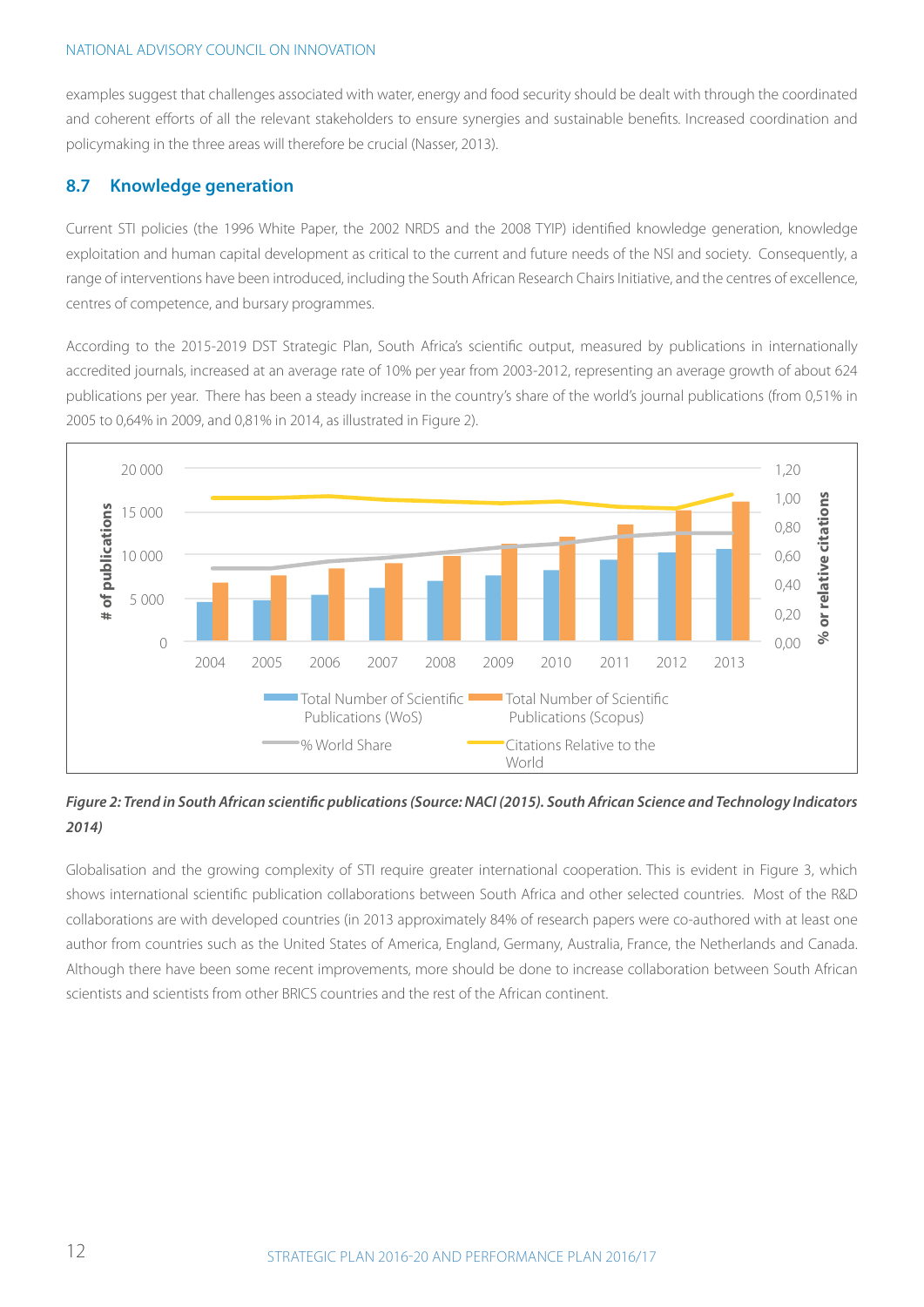

*Figure 3: Trends in proportion of SA collaborative scientific publications with selected countries (Source: NACI (2015). South African Science and Technology Indicators 2014)*

#### **8.8 Commercialisation of research results**

The Intellectual Property Rights from Publicly Funded Research and Development Act, the Technology Innovation Agency (TIA) and National Intellectual Property and Management (NIPMO) were established to accelerate the conversion of research ideas into marketable products and services. According to the 2015-2020 DST Strategic Plan, TIA's achievements over the past few years include

- § R1,2 billion disbursed (R424 million for accelerating new technologies, services and products).
- § R564 million leveraged through third-party funds.
- § A total of 98 products, processes and services developed and 18 investments commercialised.
- More than 500 interns trained in the innovation space.
- Kapa Biosystems offers next-generation polymerase chain reaction reagents. The firm employs more than 50 staff.
- § XSIT, a sterile insect technology developed in conjunction with the South African Nuclear Energy Corporation, addresses citrus industry needs. To date, about 8 500 ha have been protected from the False Codling Moth.
- Altus Biologics developed bone-regeneration products and is seeking investments to obtain accreditation for global markets.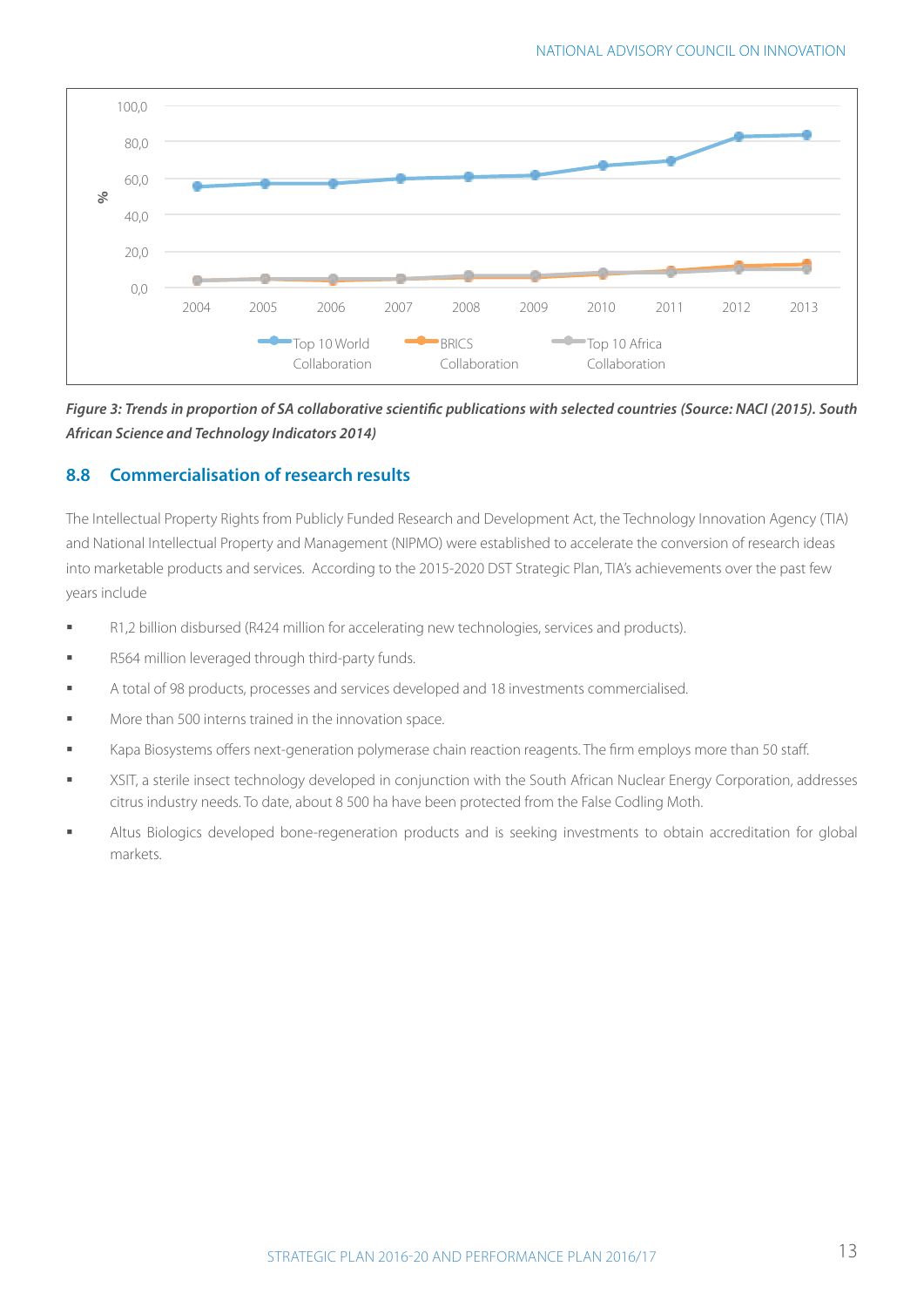NIPMO has awarded more than R42 million to 24 institutions seeking to protect their IP derived from publicly funded R&D.



#### *Figure 4: IP types for disclosures received by NIPMO*

Early data from NIPMO indicates that invention disclosures have increased. NIPMO has received approximately 682 disclosures for IP generated after 2 August 2010, of which 643 are still active, and 76% are for inventions for which patent protection is being obtained. Of the total number of disclosures received, 5% have an enforceable right, and a further 5% have been licensed (prerevenue) or commercialised (DST Strategic Plan 2015-2020).

Notwithstanding this progress, there is still the innovation chasm. For instance, South Africa's patent family applications are decreasing sharply (i.e. from 144 in 2008 to 45 in 2012), as shown in Figure 4.



#### *Figure 4: Trends in the number of South African patent family applications (Source: NACI (2015). South African Science and Technology Indicators 2014)*

Studies have identified various reasons for the persistent problem of an innovation chasm. These include deficiencies in the existing system support for commercialisation (Kaplan, 2011) and a lack of coordination between DST and Department of Trade and Industry policies and instruments supporting the commercialisation of knowledge (NACI, 2013).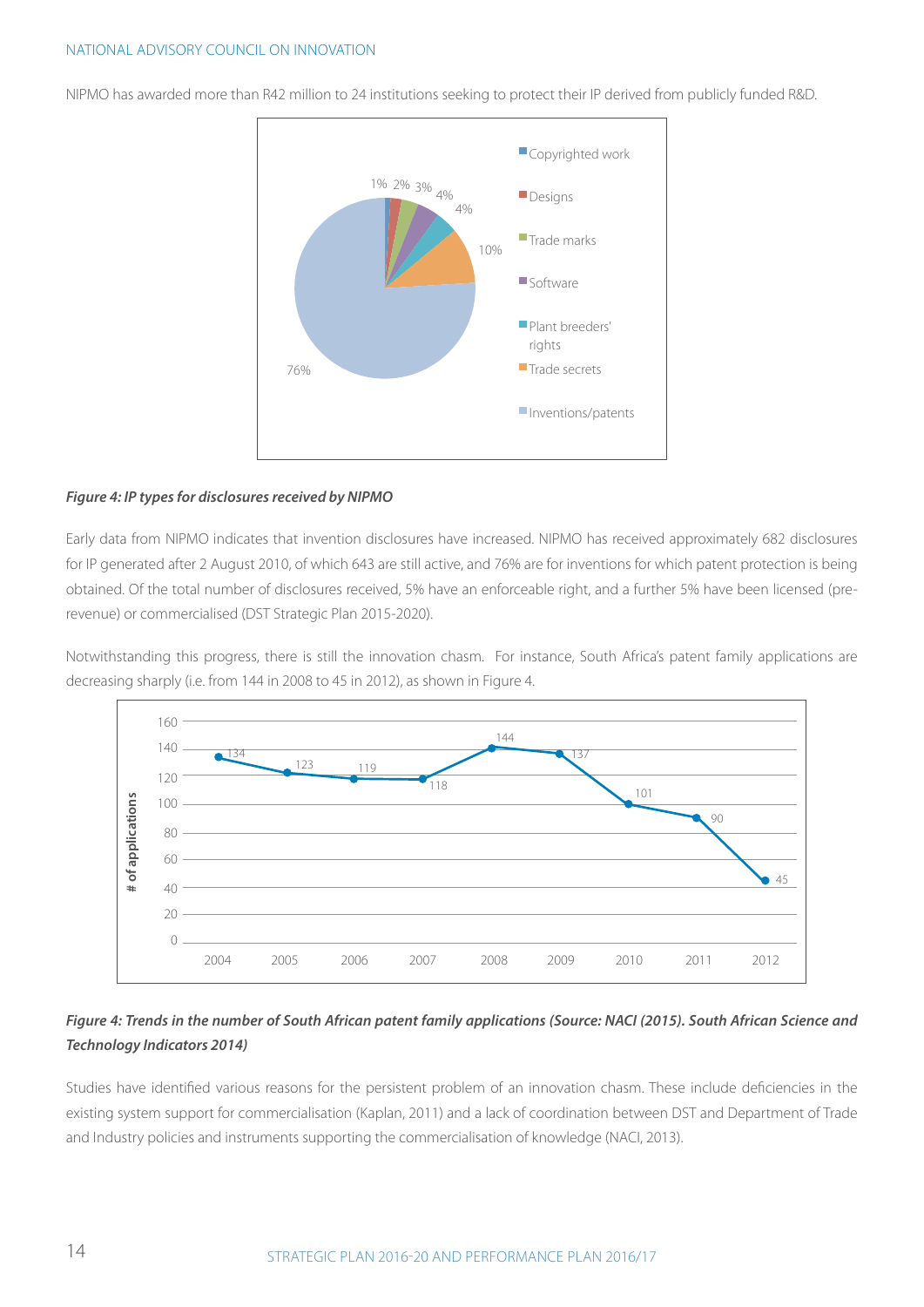#### **8.9 Financing of the system and incentives**

The Ministerial Review Committee report examined how the various dimensions of South Africa's complex NSI should be resourced to facilitate the further evolution of the South African economy into one in which high-level knowledge and skills are added to the system as new drivers. Some of the constraints identified are the unreliable pipeline of trained and knowledgeable people at all levels, the inadequate investment in existing research teams, not keeping up with infrastructure requirements, and failing to incentivise private investment in innovation, both within and from outside the country. Figure 5 shows a drastic decline in the proportion of government funding for business expenditure on research and development, from 22% in 2007/08 to 6% in 2012/13.



#### *Figure 5: Sources of Funding for Business Expenditure on R&D (Source: DST. South African Survey of Research and Experimental Development 2012/13)*

The Ministerial Review Committee report made several recommendations on financing the NSI, providing funding and improved infrastructure for the R&D conducted at public higher education institutions, and offering businesses adequate incentives to their increase R&D expenditure. It also recommended the expansion of incentives offered by the Department of Trade and Industry and the DST (through TIA), in the number and amount of incentives offered and in the range of enterprises serviced. Another recommendation was that South Africa work at being a preferred destination for R&D-related foreign direct investment.

#### **8.10 Human resources for STI**

Investment in future R&D capacity is necessary in order to stimulate South Africa's innovation capacity to contribute to knowledge economy. The Human Resource Development Strategy for South Africa 2010-2030 aims to increase the number of learners passing grade 12 Mathematics with at least 60% in order for them to be admitted for professional studies in critical and scarce skills areas. In 2015, only 7% of learners passed grade 12 with 60% or more in Mathematics and 5,4% in Physical Science. In terms of gender, a slightly lower proportion of girls passed grade 12 Mathematics and Physical Science with 60% or more than boys (43,1% in Mathematics, and 43,8% in Physical Science).

During the period 2011-2012, the number of South African researchers per 1 000 employed was 1,5. This was below that for most of the OECD countries (7,7 in 2011) as well as China (1,8 in 2012) and Russia (6,2 in 2012).

In 2012, as shown in Figure 6 below, the percentage of higher education staff with doctoral qualifications was 39,3% at traditional universities, 14,7% at universities of technology and 25% at comprehensive universities. The NDP target is for 75% of academic staff to have doctoral qualifications by 2030 in order to increase research and supervisory capacity.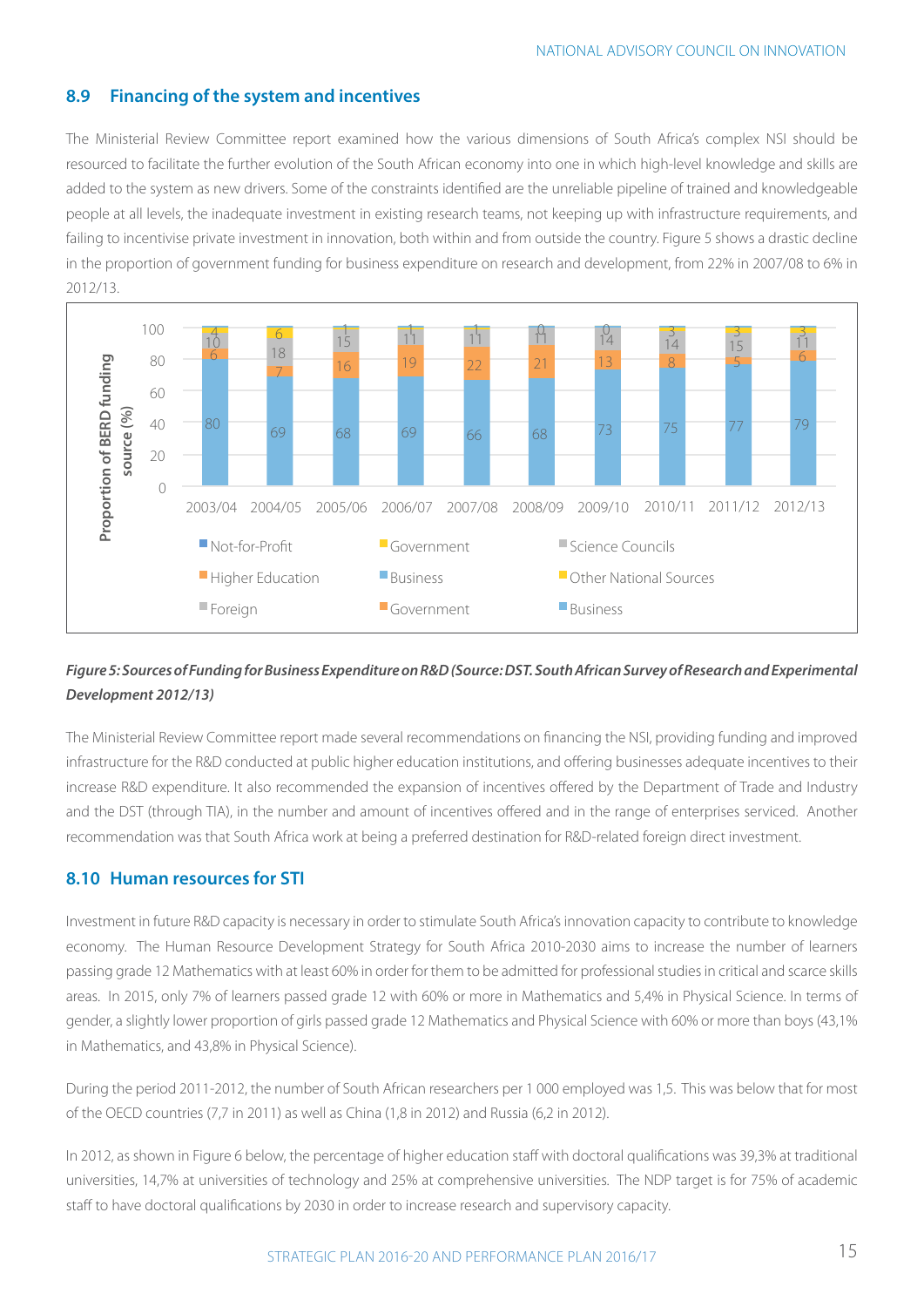

#### *Figure 6: Trend in percentage of academic staff with doctoral qualifications (Source: NACI (2015). South African Science and Technology Indicators 2014)*

Table 1 below gives a breakdown of higher education academic staff with doctoral qualifications in terms of gender, race and age. The majority of higher education academic staff with PhDs are white males aged 50 and above. On average, less than 3,5% of academic staff under 30 have PhDs. Generally, male academic staff are more likely to have doctoral qualifications than their female counterparts (36,4% of men in 2012, compared to 25,3% of women).

|                                                              | 2005 | 2006 | 2007 | 2008 | 2009    | 2010    | 2011    | 2012 |
|--------------------------------------------------------------|------|------|------|------|---------|---------|---------|------|
| Number of staff with a<br>PhD                                | 3782 | 4410 | 4318 | 4722 | 4 9 3 3 | 5 1 8 8 | 5 6 9 9 | 5890 |
| % staff with a PhD                                           | 22,9 | 27,1 | 26,8 | 28,6 | 29,1    | 29,9    | 30,9    | 31,3 |
| % female staff with a PhD                                    | 16,2 | 19,4 | 19,9 | 22,1 | 22,2    | 23,5    | 24,5    | 25,3 |
| % male staff with a PhD                                      | 28,0 | 33,0 | 32,1 | 33,8 | 34,7    | 35,2    | 36,2    | 36,4 |
| % African staff with a PhD                                   | 13,4 | 15,0 | 15,7 | 17,8 | 18,7    | 19,8    | 21,2    | 21,6 |
| % coloured staff with a<br>PhD                               | 13,8 | 18,0 | 19,0 | 20,2 | 22,0    | 21,5    | 22,9    | 25,2 |
| % Indian staff with a PhD                                    | 17,5 | 18,9 | 19,6 | 20,3 | 23,6    | 24,9    | 27,0    | 27,9 |
| % African, coloured and<br>Indian staff with a PhD           | 14,3 | 16,2 | 17,0 | 18,6 | 20,1    | 21,0    | 22,5    | 23,2 |
| % African, Coloured and<br>Indian female staff with<br>a PhD | 8,9  | 10,1 | 11,1 | 12,8 | 13,9    | 14,9    | 16,1    | 17,1 |
| % African, coloured and<br>Indian male staff with a<br>PhD   | 18,0 | 20,6 | 21,2 | 22,6 | 24,4    | 25,3    | 27,1    | 27,7 |
| % white staff with a PhD                                     | 28,6 | 34,0 | 32,4 | 35,1 | 35,5    | 36,2    | 37,2    | 37,7 |
| % white female staff with<br>a PhD                           | 20,6 | 25,0 | 24,7 | 27,5 | 27,3    | 29,0    | 30,2    | 31,1 |
| % white male staff with<br>a PhD                             | 35,0 | 41,2 | 38,6 | 41,6 | 42,9    | 42,9    | 43,9    | 44,1 |

#### **Table 1: Breakdown of the higher education academic staff with doctoral qualifications**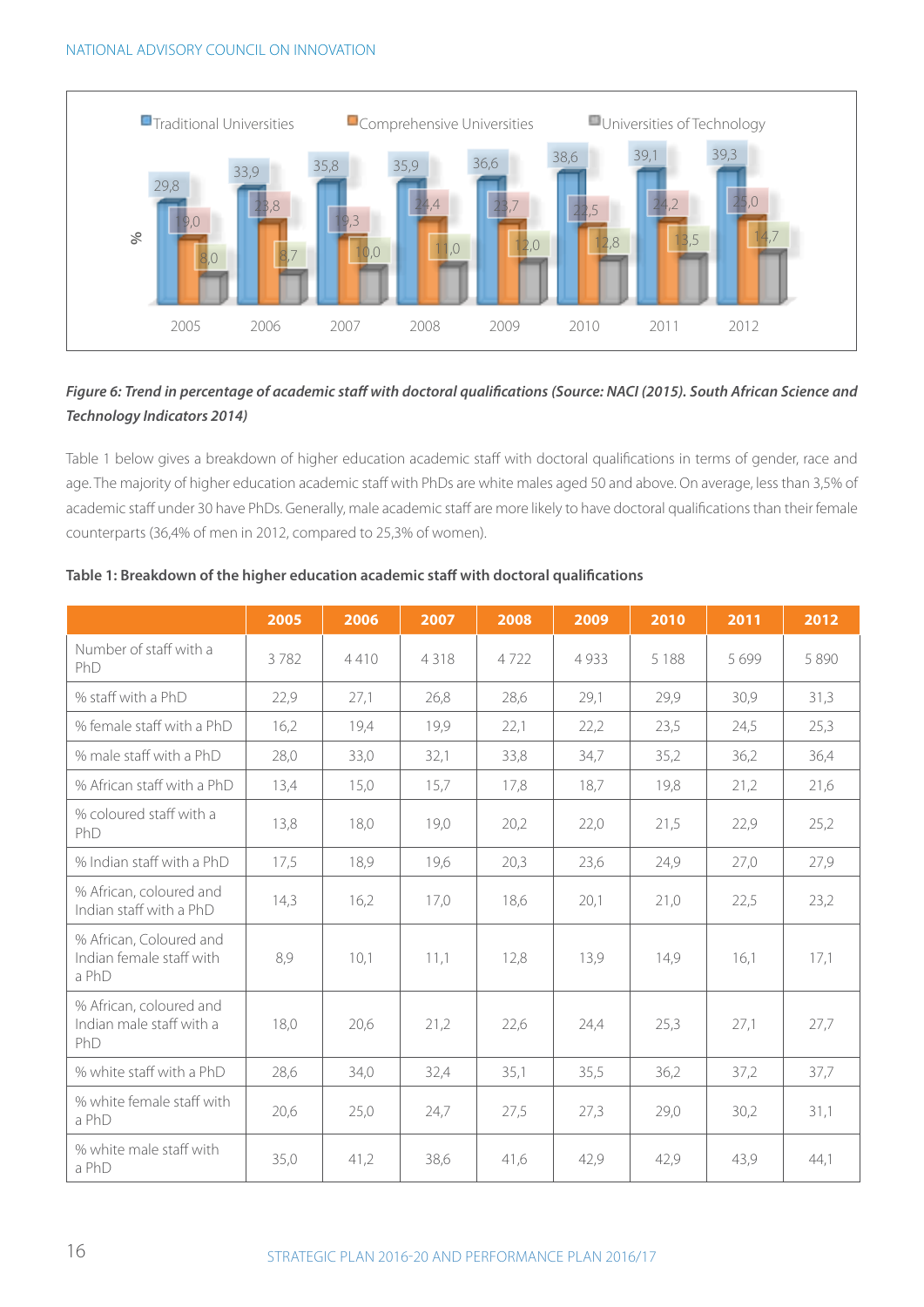|                                  | 2005 | 2006 | 2007 | 2008 | 2009 | 2010 | 2011 | 2012 |
|----------------------------------|------|------|------|------|------|------|------|------|
| % staff aged 20-29 with<br>a PhD | 3,1  | 3,0  | 3,2  | 3,4  | 3,4  | 3,7  | 3,7  | 2,9  |
| % staff aged 30-39 with<br>a PhD | 14,1 | 17,5 | 18,0 | 19,9 | 20,5 | 22,5 | 23,9 | 23,9 |
| % staff aged 40-49 with<br>a PhD | 27,1 | 31,7 | 30,8 | 32,4 | 33,5 | 33,6 | 35,1 | 36,2 |
| % staff aged 50-59 with<br>a PhD | 37,8 | 42,3 | 39,6 | 42,2 | 43,5 | 42,9 | 44,1 | 44,7 |
| % staff aged 60+ with a<br>PhD   | 41,0 | 46,2 | 43,6 | 45,7 | 46,7 | 46,8 | 47,0 | 49,8 |

*Source: DST Research Information Management System database* 

Table 2 shows that science, engineering and technology (SET) graduations increased from 27,9% of total graduations in 2010 to 29,4% in 2013, with a higher proportion at undergraduate level (30,1%) than at postgraduate level (27,7%).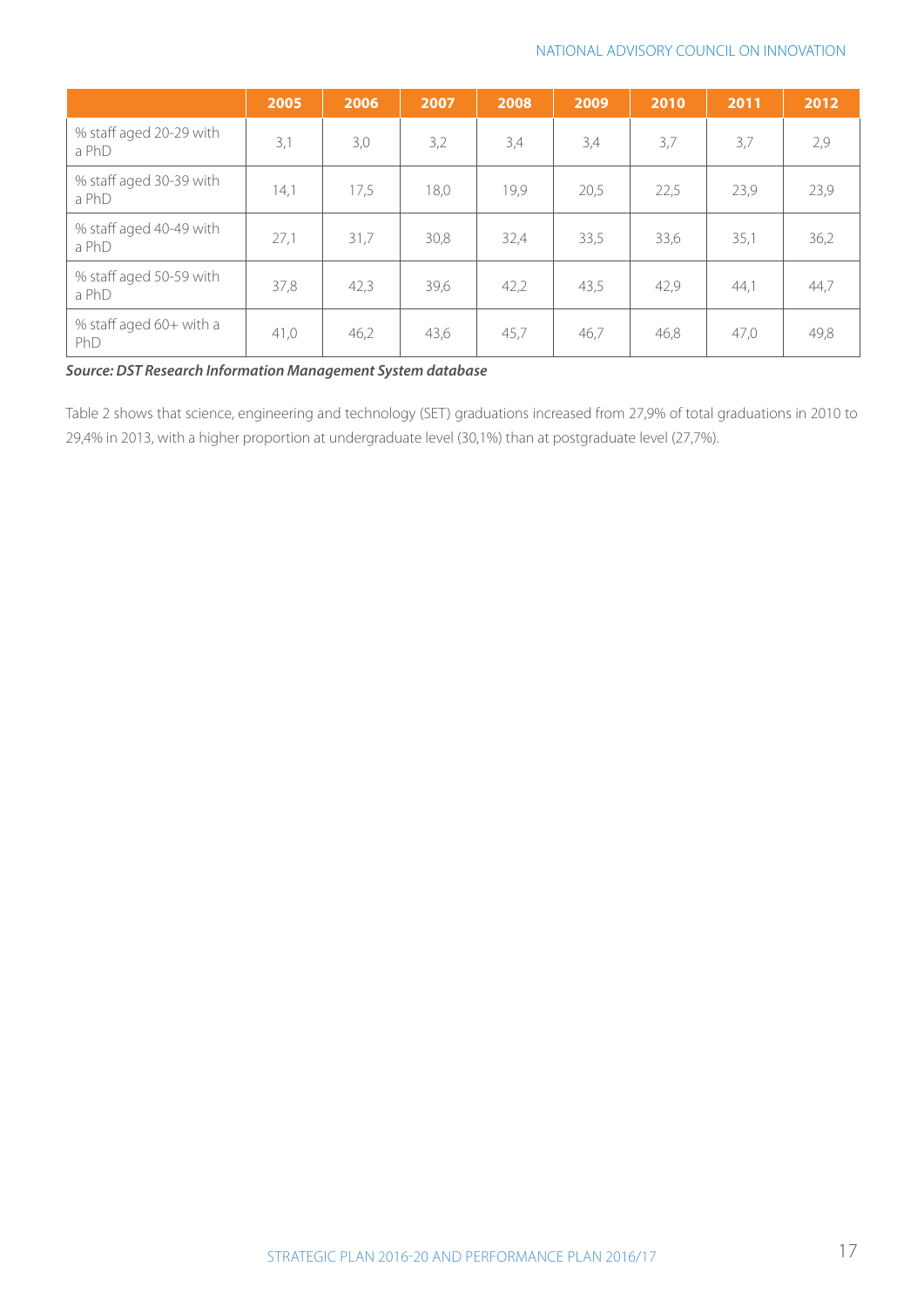#### **Table 2: Higher education SET graduations**

|                                    | 2005   | 2006   | 2007  | 2008    | 2009  | 2010   | 2011    | 2012   | 2013   | 2014   |
|------------------------------------|--------|--------|-------|---------|-------|--------|---------|--------|--------|--------|
| Number of total SET graduations    | 33 506 | 33 542 | 36429 | 39 30 6 | 41511 | 42 760 | 46 0 99 | 48 848 | 53 176 | 55 574 |
| % undergraduate SET<br>graduations | 28.9   | 29,3   | 29.5  | 29.9    | 28,7  | 27,6   | 28.6    | 29,6   | 30,1   | 30,6   |
| % postgraduate SET graduations     | 24.9   | 26,1   | 26.4  | 27.6    | 29,4  | 28.7   | 28.9    | 29,1   | 27.7   | 28,3   |
| % total SET graduations            | 27,8   | 28,5   | 28,8  | 29,4    | 28,9  | 27,9   | 28,7    | 29,4   | 29,4   | 30,0   |
| % female SET graduations           | 48.9   | 48,7   | 49,2  | 49.5    | 49.3  | 49,1   | 49.4    | 49,4   | 50,0   | 50,2   |

*Source: Higher Education Information Management System*

From a transformation perspective, in 2013, for the first time during the post-apartheid era, South African universities awarded more SET doctoral degrees to Africans than to white students (461 Africans compared to 452 whites). This represents a significant transition point and a key milestone in reducing inequality.

When compared to SET enrolments, SET graduations are still low, although the ratio has been improving (from 17,4% in 2011 to 18,7% in 2013). Between 2004 and 2013 there was an annual growth rate of 9,3% for doctoral degrees in SET, which is higher than the annual growth rate for all doctoral graduations (7,5%). This increase in the number of emerging researchers in SET is the result of several government initiatives aimed at increasing the number of SET doctoral graduates. For instance, the National Research Foundation, through the South African Research Chairs Initiative and the Thuthuka Programme, has doubled the number of postgraduate students they support. International benchmarking shows that the percentage of SET graduations in South Africa (30%) is much lower than that of industrialised countries such as South Korea (46,6%), the United Kingdom (39,0%), Japan (35,9%), Russia (35,1%) and the United States of America (34,4%).

#### **8.11 STI Infrastructure**

Although both the National Infrastructure Plan and the NDP identify a need to maintain old infrastructure and to invest in new infrastructure, South Africa faces challenges in the delivery, expansion and roll-out of research and innovation infrastructure. These include the inadequate attention paid to the diversity of existing infrastructure in the NSI (Marcus et al., 2013), inadequate funding, the high domestic cost of broadband internet connectivity, and failure by many public entities to spend their infrastructure budgets or maintain their infrastructure effectively.

#### *Providing research infrastructure across the innovation value chain*

#### MeerKAT/SKA radio astronomy telescope

On 25 May 2012, the SKA Organisation announced that Africa (South Africa and eight African partner countries) and an Australia-New Zealand consortium would share the hosting 1f the SKA. South Africa has also attracted other radio astronomy initiatives from abroad, namely the C-Band All Sky Survey and the Precision Array for Probing the Epoch of Reionization.

#### National preclinical infrastructure facilities

The newly established national preclinical platform at North-West University consists of a world-class facility capable of conducting preclinical work in accordance with good laboratory and manufacturing practices. These two international quality standards are necessary for drug and vaccine production. A key priority will be to get the facility accredited good laboratory and manufacturing practices, which will automatically give the facility international standing. The American multinational pharmaceutical company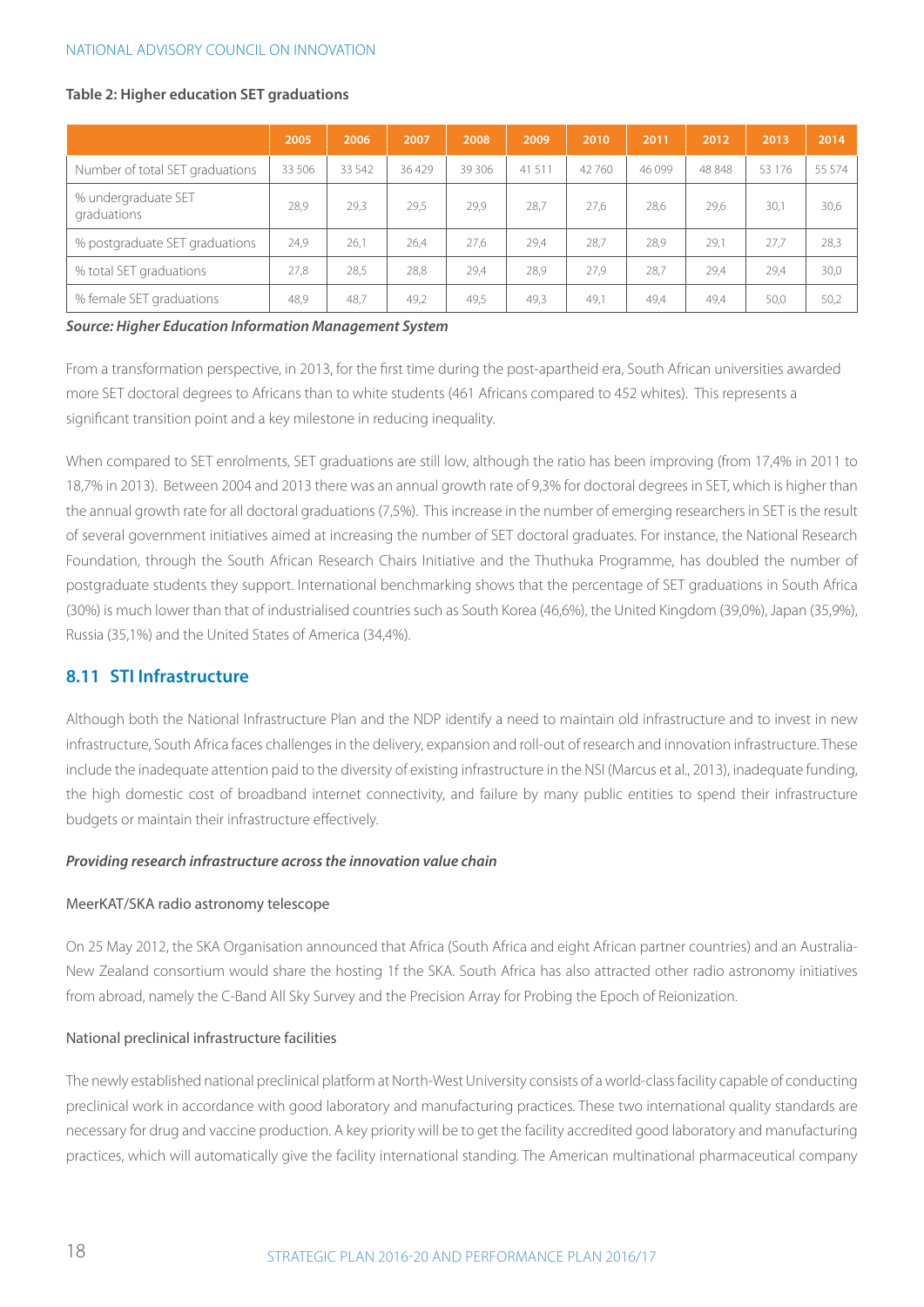Pfizer has signed an agreement to perform some of the required rodent research once the facility has been fully accredited.

#### Biotechnology service platforms

Five new technology service platforms will be established in the next five years, including a bioinformatics service platform to service the life science sector, and agro-innovation hubs to provide R&D and connect researchers and rural communities.

#### *High-end infrastructure*

According to the DST Strategic Plan, the DST intends to increase the rate of development and the deployment of low-carbon technologies in the South African market. The work done through existing and new RDI initiatives should lead to pilot plants in the fields of lignocellulose, battery cell manufacturing, high-temperature membrane electrode assembly, algae-based biofuels, lithium ion battery precursor materials, metal hydrides, low temperature membrane electrode assembly catalysts and multipurpose centrifuge.

#### *Cyberinfrastructure*

#### Broadband capacity

According to the DST Strategic Plan the roll-out of a gigabit per second (Gbps) capacity broadband network through the South African National Research Network will continue to enable data transmission to all research and academic institutions. The national backbone and its points of presence will be upgraded to increase the average bandwidth per South African National Research Network site per year from 3 500 megabits per second (Mbps) in 2014/15 to 8 000 Mbps in 2018/19. The achievement of this target will also increase the number of network users, contributing to the goal of expanding access to communication technology (SIP 15) to 100% broadband penetration by 2020.

International capacity will also be increased from 10 Gbps to more than 100 Gbps. This is necessary for the successful implementation of national interest projects such as the MeerKAT/SKA project, the Southern African Large Telescope, the African Very Long Baseline Interferometry Network and the Big Data Project, and will allow researchers to participate in competitive research.

#### Data storage and management

Two petabytes of data storage, shared between the primary Centre for High Performance Computing site in Cape Town and the disaster recovery site at the CSIR in Pretoria, are available through the Data Intensive Research Infrastructure South Africa (DIRISA) initiative. This capacity is used to host a CERN (European Organisation for Nuclear Research) tier 2 data node, an international astronomy data mirror site and data from the Applied Centre for Climate and Earth Systems Science. To store, curate and manage the growing data from these projects and new ones, especially the radio-astronomy data that will soon be generated at MeerKAT, it has become necessary to expand the DIRISA initiative.

#### *Towards the long-term provision of research infrastructure*

#### The South African Research Infrastructure Roadmap

According to the DST Strategic Plan, the South African Research Infrastructure Roadmap is expected to guide the strategic development, acquisition and deployment of research infrastructure as a necessary enabler f1or RDI. It will consist of at least 10 research infrastructures with a focus on six scientific domains: humans and society; health, biological and food security; Earth and the environment; energy; materials and manufacturing; and physical sciences and engineering. Over the next five years a significant portion of infrastructure investment will be used to implement the roadmap. The DST will approach the National Treasury for a dedicated research infrastructure fund to support the implementation.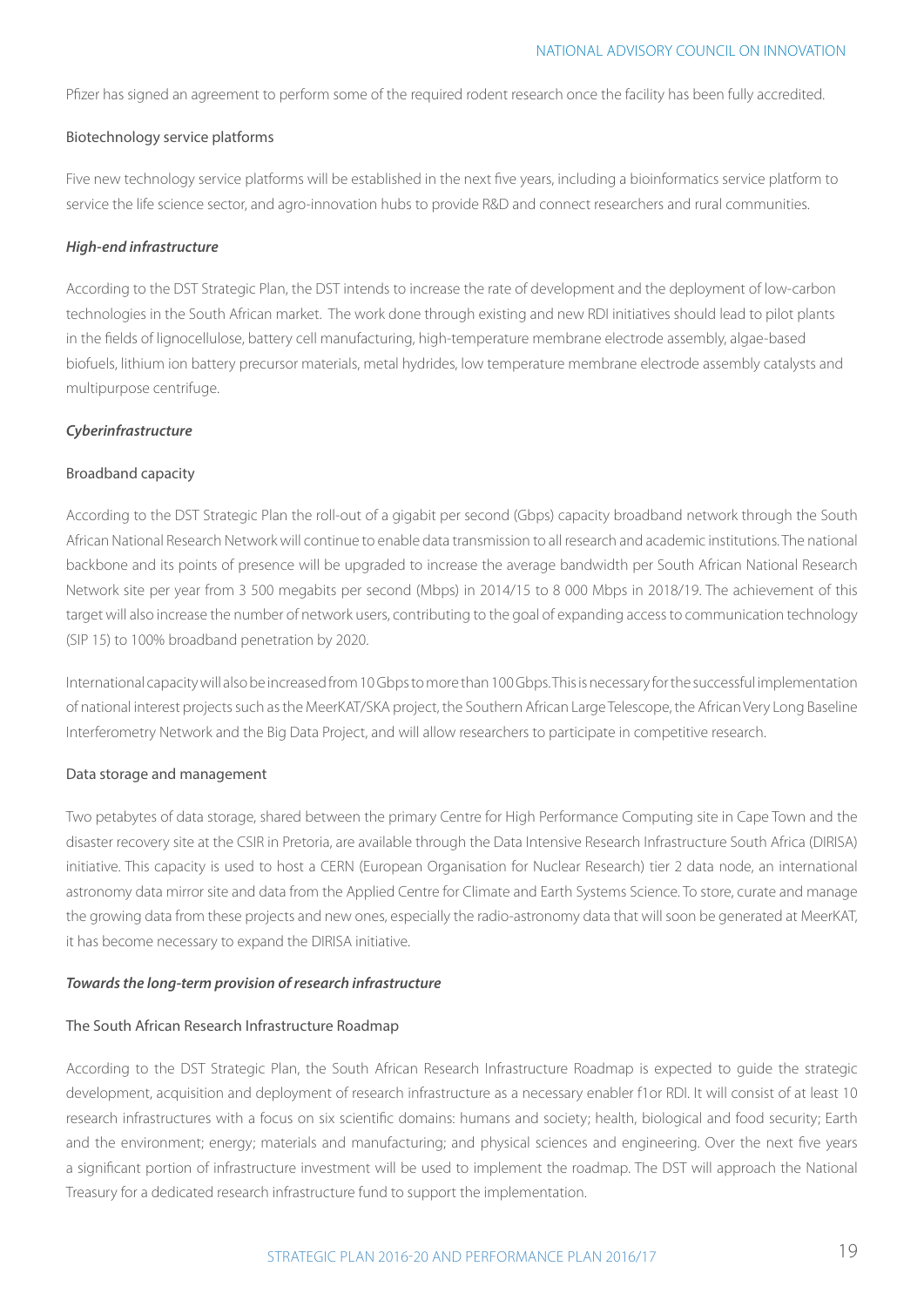#### A national integrated cyberinfrastructure system

In 2013, the DST commissioned a study to develop a framework for a national integrated cyberinfrastructure system, which will help South Africa maximise impact, sustainability and effective management of its cyberinfrastructure. The recommendations will be implemented over the next five years. In addition to the three existing components of the cyberinfrastructure system (the South African National Research Network, the Centre for High Performance Computing and Data Intensive Research Infrastructure South Africa initiative) a fourth pillar for skills and training services will be formally established.

#### **8.12 International partnerships**

International partnerships in STI policy and advice represent a growing share of scientific and technical activities worldwide. Often, these offer developing countries opportunities to acquire knowledge and build a science and technology base for local development, as well as to share data and exchange ideas, encouraging greater creativity (Wagner, 2006). The DST is not only entrusted with the overall coordination of the NSI, but is also responsible for facilitating and overseeing South Africa's scientific and technological cooperation with other countries and international organisations.<sup>4</sup> The country has effective science and technology collaborations with, for example, Japan, the European Union, the Organisation for Economic Cooperation and Development, BRICS and the African Union. The DST is also facilitating the creation of an African network of science advice for governments in Africa, which will provide a platform for sharing ideas and experience on the development of sound STI advice. Several of South Africa's science councils, advisory bodies, and publicly funded research and technology organisations have dedicated teams working on international cooperation. The 2013/14 financial year saw the creation of more than 2 000 international cooperation opportunities for the South African NSI (DST, 2014).

The benefits of South Africa's involvement in the Africa Union's science and technology activities, including those related to the New Partnership for Africa's Development, have been less obvious, in spite of some successes, such as the African Science and Technology Indicators Initiative (DST, 2012). Greater effort is needed to ensure that South Africa derives more from partnerships of this nature.

#### **8.13 Summary of challenges**

Since the adoption of the White Paper on Science and Technology, the NSI has made progress in a number of areas. However, the following challenges still need to be addressed:

- § The creation of a responsive, coordinated and efficient NSI with robust planning, monitoring and evaluation capacity.
- § The development and strengthening of regional and provincial innovation systems and capabilities to meet community and industry demands.
- The expansion and transformation of human resources for STI.
- The commercialisation of the results of public research and development.
- **■** The improvement of knowledge generation and diffusion.
- The provision and maintenance of state-of-the-art STI infrastructure.
- Water, energy and food security.
- § The financing of the system, especially as regards increasing private-sector investment in RDI.
- The uptake of locally developed technologies by government.

<sup>4</sup> http://www.gov.za/about-sa/science-technology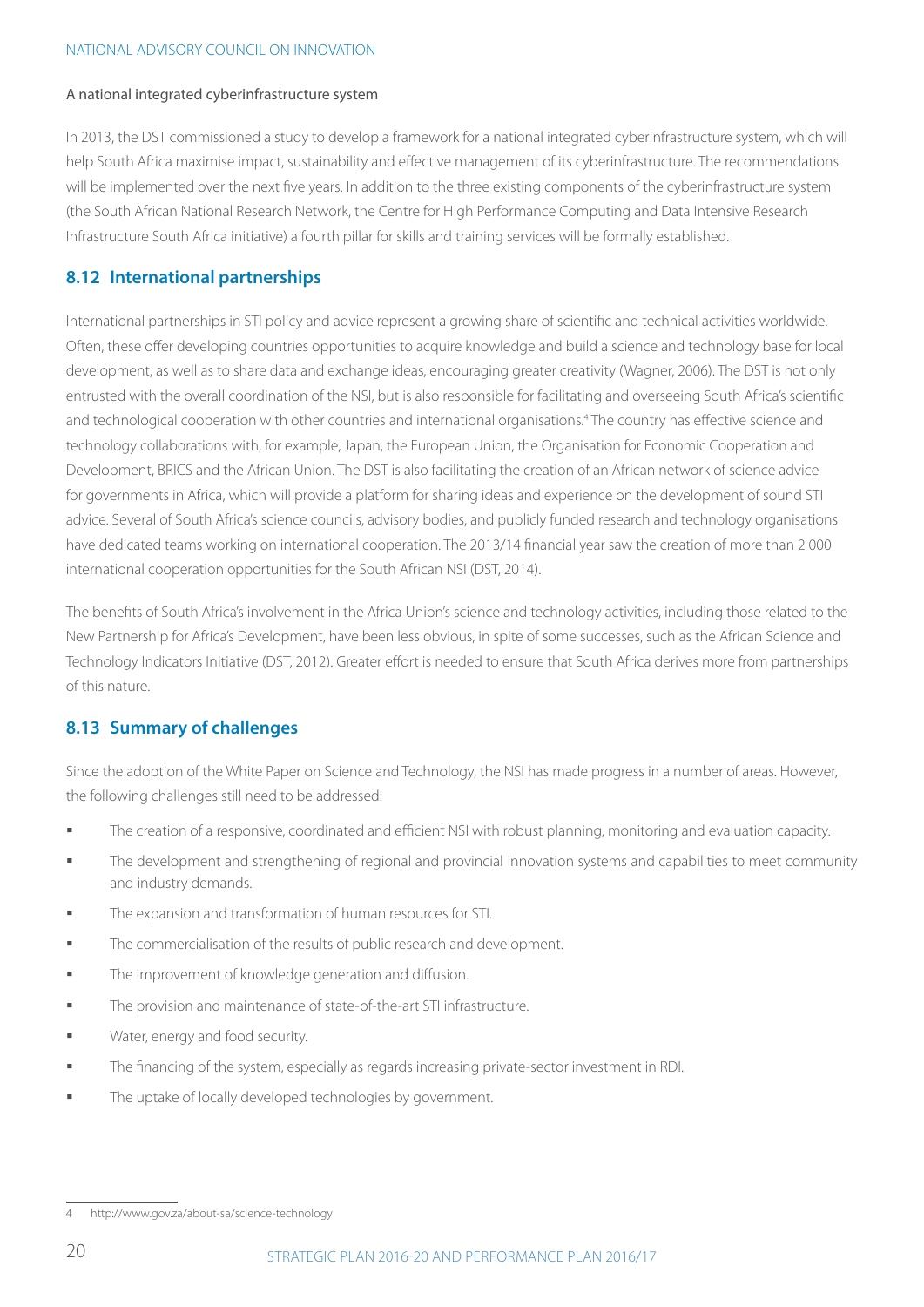Like other national systems of innovation, South Africa's NSI also has to deal with the following global challenges:

- **The effects of a fiscally constrained environment on STI and the need to demonstrate how public investment in STI benefits** the economy and society.
- Better impact indicators and impact assessments required.
- How to strengthen the innovation capacity of small and medium enterprises.
- § The rapid digitisation of the world through the development of information and communication technologies, open science and big data. Infrastructure, human capital, access and good governance, among other things, will be required.
- **■** The globalisation and growing complexity of STI, which requires greater and interdisciplinary cooperation.
- **The balance between basic research and applied research.**
- **The role of STI in creating sustainable and inclusive growth.**
- § Growing societal engagement with science and technology, and the need to ensure public trust.
- **■** The improvement of scientific advisory mechanisms.
- § The international coordination of scientific advice in times of crisis.

As part of the NSI, NACI therefore needs to reflect on its role and contribution towards addressing some of the above challenges.

#### **9. Strategic outcome-oriented goals**

In the context of recent trends and challenges, NACI has adopted the following four strategic outcome-oriented goals as the basis for its 2016-2021 Strategic Plan:

- To learn from previous experience to improve efficacy, relevancy and ensure evidence-based, confidential and timely advice to the Minister of Science and Technology and, through the Minister, Cabinet. Achieving this goal will require better data and information analysis, more coordination and improved scientific advisory mechanisms. Building internal capability and exploiting new and established external networks will be critical.
- § To contribute to the building of NSI monitoring, evaluation and learning capability in order to assess the health of the NSI and its contribution to sustainable and inclusive development. This goal is intended to partly support government to learn from experience and bolster policy performance over time, and help ensure that government action is meets its objectives efficiently at the lowest possible cost (OECD, 2015). To achieve this goal, NACI will need the capacity to ensure that STI indicators needed for monitoring, evaluation, planning and management (both quantitative and qualitative) are available and analysed (DST, 2012).
- § To contribute to the building of a well-coordinated, responsive and effective NSI. NACI will be seeking to explore and propose solutions to the long-standing STI policy questions of coordination, prioritisation, financing, size and shape, human resources, and knowledge production and diffusion, among others.
- § Transforming NACI into a smart, efficient and learning organisation. For this, current internal operational inefficiencies will have to be addressed, the quality and turnaround time for the production of advice enhanced, knowledge management and communication improved, and the benefits of digitisation optimally exploited. Skills, knowledge and competency development will be critical.

By pursuing these goals, NACI will be implementing its primary legislative mandate and contributing to meeting NDP expectations related to the NSI (as articulated above). Indicators have been formulated for each of the goals and are captured in Table 3 below.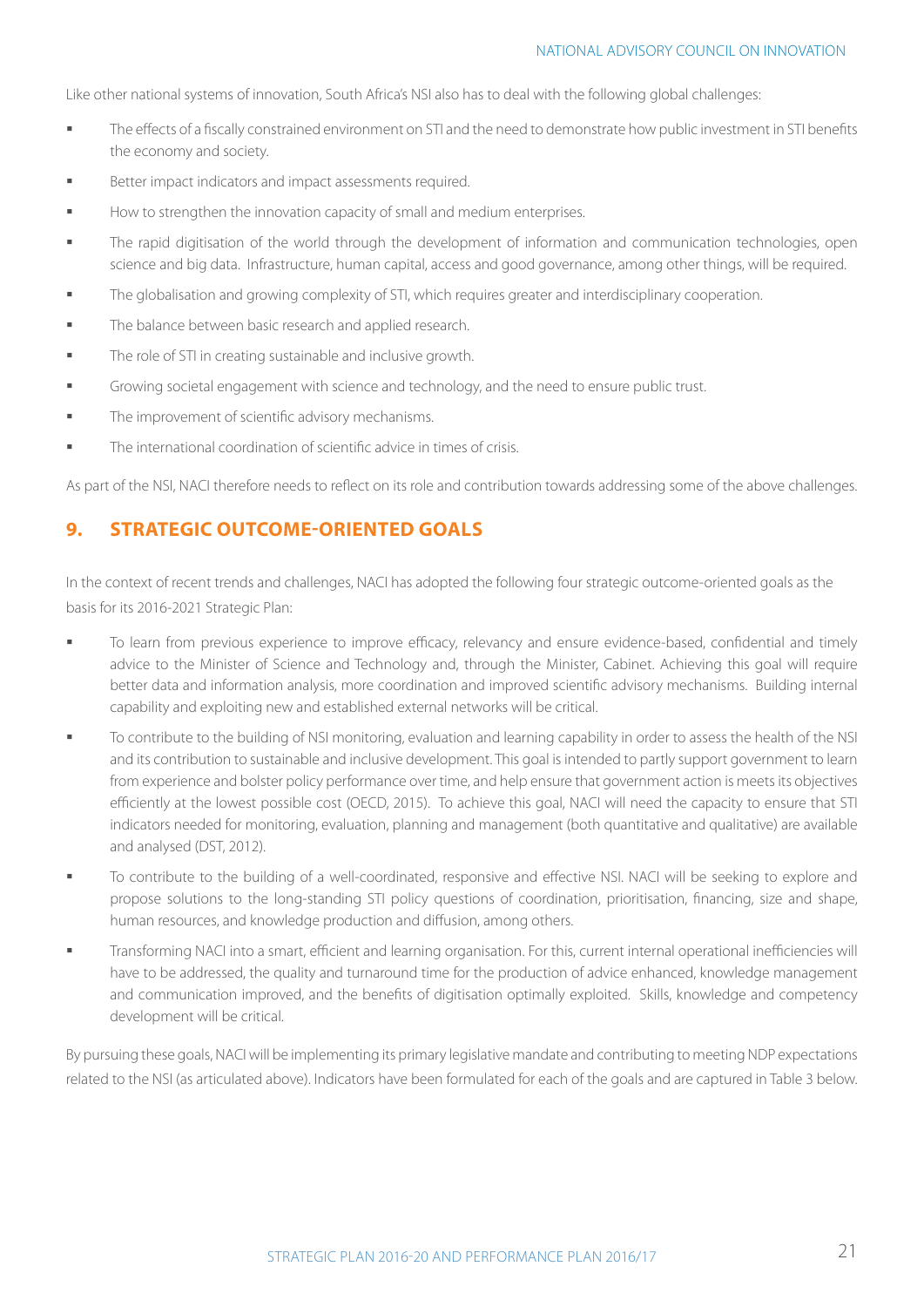#### **Table 3: Strategic outcome-oriented goals**

| Strategic outcome-oriented goal 1 | Improved efficiency and effectiveness in generating advice (proactive and reactive)                                                                                                                           |
|-----------------------------------|---------------------------------------------------------------------------------------------------------------------------------------------------------------------------------------------------------------|
| Goal statement                    | To learn from previous experience to improve efficacy, relevance and ensure<br>evidence-based, confidential and timely advice to the Minister of Science and<br>Technology and, through the Minister, Cabinet |
| Proxy indicators                  | Number of advice letters submitted to the Minister of Science and Technology                                                                                                                                  |
|                                   |                                                                                                                                                                                                               |
| Strategic outcome-oriented goal 2 | Performance of the NSI assessed                                                                                                                                                                               |
| Goal statement                    | To contribute to the building of NSI monitoring, evaluation and learning capabil-<br>ity in order to assess the health of the NSI and its contribution to sustainable and<br>inclusive development            |
| Proxy indicators                  | Number of NSI monitoring and evaluation reports <sup>1</sup><br>٠<br>Number of state of STI reports produced <sup>2</sup><br>٠                                                                                |
|                                   | Successful implementation of national STI information portal<br>٠                                                                                                                                             |
|                                   |                                                                                                                                                                                                               |
| Strategic outcome-oriented goal 3 | Governance and planning of the NSI                                                                                                                                                                            |
| Goal statement                    | To contribute to the building of a well-coordinated, responsive and effective NSI                                                                                                                             |
| Proxy indicators                  | Ministerial approval secured for a high-level framework for a new STI decadal<br>٠<br>plan                                                                                                                    |
|                                   | Analytical contributions to support NSI governance, coordination and planning<br>g,                                                                                                                           |
|                                   |                                                                                                                                                                                                               |
| Strategic outcome-oriented goal 4 | To transform NACI into a smart, efficient and learning organisation                                                                                                                                           |
| Goal statement                    | Transforming NACI into a smart, efficient and learning organisation                                                                                                                                           |
| Proxy indicators                  | Approval of internal corporate governance system<br>ш                                                                                                                                                         |
|                                   | Reduced turnaround times<br>٠                                                                                                                                                                                 |
|                                   | Communication plan implemented<br>ш<br>Improved operational efficiency<br>ш                                                                                                                                   |
|                                   | Knowledge management system approved and implemented<br>ш                                                                                                                                                     |
|                                   | Improved employee retention and satisfaction<br>٠                                                                                                                                                             |
|                                   | Enhanced knowledge management<br>ш                                                                                                                                                                            |
|                                   |                                                                                                                                                                                                               |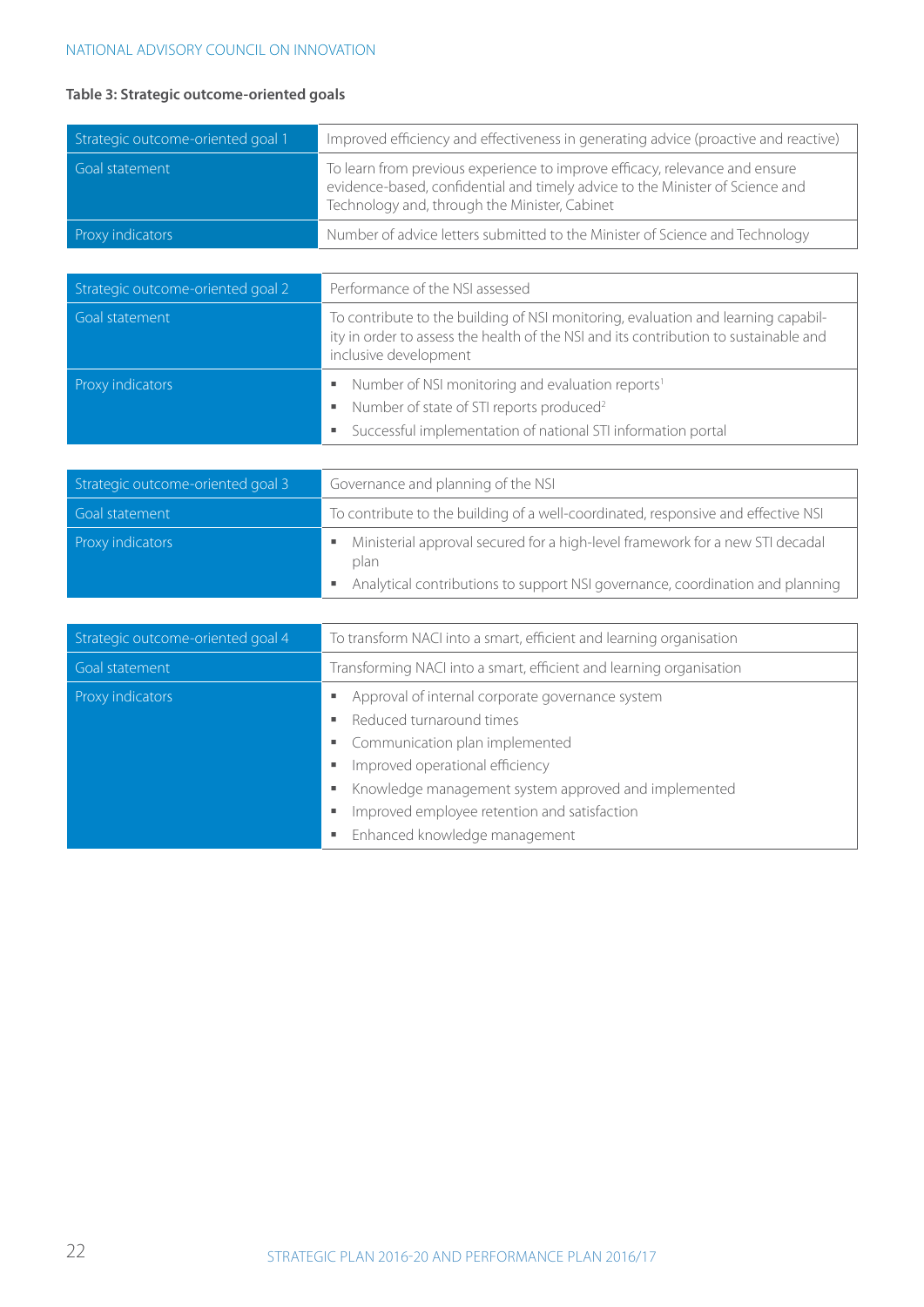ANNUAL PERFORMANCE PLAN ANNUAL PERFORMANCE PLAN By their nature strategic outcome-oriented goals are broad and focused on the long term. Short to medium-term objectives that can be pursued, implemented and tracked are therefore By their nature strategic outcome-oriented goals are broad and focused on the long term. Short to medium-term objectives that can be pursued, implemented and tracked are therefore needed. The NACI objectives are articulated in Table 4, which also provides indicators and baselines. needed. The NACI objectives are articulated in Table 4, which also provides indicators and baselines.

Table 4: NACI's programme performance indicators and annual targets for the 2016/17 financial year **Table 4: NACI's programme performance indicators and annual targets for the 2016/17 financial year** **Strategic Goal 1: To learn from previous experience to improve efficacy and ensure evidence-based, confidential and timely policy** 

STRATEGIC GOAL 1: TO LEARN FROM PREVIOUS EXPERIENCE TO IMPROVE EFFICACY AND ENSURE EVIDENCE-BASED, CONFIDENTIAL AND TIMELY POLICY

|                              | ADVICE TO THE MINISTER OF SCIENCE AND TECHNOLOGY AND, THROUGH THE MINISTER, CABINET                  |                                                                                                              |                                                                                                              |                                                                                                               |         |                                                                                                                                                    |                                                                                                              |                                                                                                                    |                                                                                                                 |
|------------------------------|------------------------------------------------------------------------------------------------------|--------------------------------------------------------------------------------------------------------------|--------------------------------------------------------------------------------------------------------------|---------------------------------------------------------------------------------------------------------------|---------|----------------------------------------------------------------------------------------------------------------------------------------------------|--------------------------------------------------------------------------------------------------------------|--------------------------------------------------------------------------------------------------------------------|-----------------------------------------------------------------------------------------------------------------|
| <b>OUTPUT</b>                | <b>PERFORMANCE</b><br><b>INDICATOR</b>                                                               | <b>STRATEGIC</b><br><b>TARGET</b>                                                                            |                                                                                                              | <b>AUDITED/ACTUAL PERFORMANCE</b>                                                                             |         | PERFORMANCE<br><b>ESTIMATED</b>                                                                                                                    |                                                                                                              | <b>MEDIUM-TERM TARGETS</b>                                                                                         |                                                                                                                 |
|                              |                                                                                                      |                                                                                                              | 2012/13                                                                                                      | 2013/14                                                                                                       | 2014/15 | 2015/16                                                                                                                                            | 2016/17                                                                                                      | 2017/18                                                                                                            | 2018/19                                                                                                         |
| <b>NACI's own initiative</b> | Strategic Objective 1: To provide evidence-based advice on STI                                       |                                                                                                              |                                                                                                              |                                                                                                               |         | matters to the Minister of Science and Technology and, through the Minister, Cabinet, on request or on                                             |                                                                                                              |                                                                                                                    |                                                                                                                 |
| STI advice                   | the Minister of<br>submitted to<br>Science and<br>Technology<br>documents<br>Number of<br>STI advice | Technology by<br>the Minister of<br>submitted to<br>31 Mar. 2019<br>Science and<br>9 STI advice<br>documents | Technology by<br>the Minister of<br>7 STI advice<br>documents<br>submitted to<br>Science and<br>31 Mar. 2013 | Technology by<br>the Minister of<br>31 Mar. 2014.<br>submitted to<br>8 STI advice<br>Science and<br>documents |         | security approved<br>to Minister by 30<br>briefs on energy,<br>3 rapid advisory<br>water and food<br>by the Council<br>and submitted<br>March 2016 | Technology by<br>the Minister of<br>submitted to<br>31 Mar. 2017<br>Science and<br>3 STI advice<br>documents | 3 STI advice<br>Science and<br>Technology<br>documents<br>Minister of<br>by 31 Mar.<br>submitted<br>to the<br>2018 | the Minister of<br>submitted to<br>Science and<br>3 STI advice<br>Technology<br>documents<br>by 31 Mar.<br>2019 |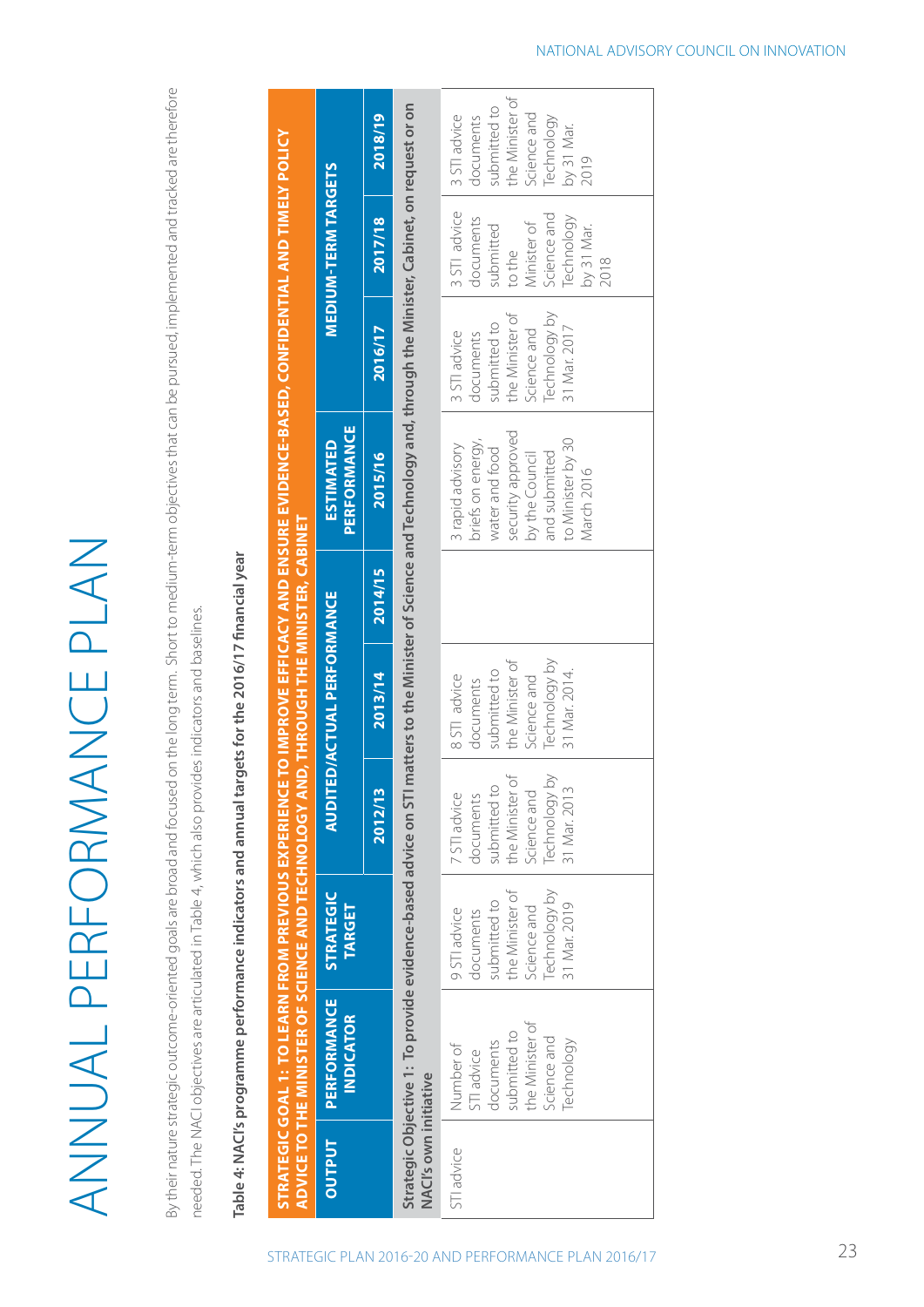|                                                                                                                         |                                       | 2018/19 |
|-------------------------------------------------------------------------------------------------------------------------|---------------------------------------|---------|
|                                                                                                                         | <b>MEDIUM-TERM TARGETS</b>            | 2017/18 |
|                                                                                                                         |                                       | 2016/17 |
| NSI MONITORING, EVALUATION AND LEARNING CAPABILITY IN ORDER TO ASSESS THE HEALTH OF THE                                 | PERFORMANCE<br><b>ESTIMATED</b>       | 2015/16 |
|                                                                                                                         |                                       | 2014/15 |
|                                                                                                                         | <b>NUDITED/ACTUAL PERFORMANCE</b>     | 2013/14 |
|                                                                                                                         |                                       | 2012/13 |
|                                                                                                                         | <b>STRATEGIC</b><br><b>TARGET</b>     |         |
| SI AND ITS CONTRIBUTION TO SUSTAINABLE AND INCLUSIVE DEVELOPMENT<br>TRATEGIC GOAL 2: TO CONTRIBUTE TO THE BUILDING OF I | <b>PERFORMANCE</b><br><b>NDICATOR</b> |         |
|                                                                                                                         | <b>OUTPUT</b>                         |         |

# Strategic Objective 2: To assess the performance of the NSI **Strategic Objective 2: To assess the performance of the NSI**

| State of STI<br>reports                                                | Number of state<br>of STI reports<br>produced     | finalised by 31<br>Sept. 2019<br>TI reports<br>2 state of | New target | New target                                                                | New target                                                                             | The Innovation<br>Framework<br><b>Scorecard</b> | 31 Mar. 2017<br>finalised by<br>Ti report<br>State of | No target                                            | 31 Mar. 2019<br>inalised by<br>5TI report<br>State of |
|------------------------------------------------------------------------|---------------------------------------------------|-----------------------------------------------------------|------------|---------------------------------------------------------------------------|----------------------------------------------------------------------------------------|-------------------------------------------------|-------------------------------------------------------|------------------------------------------------------|-------------------------------------------------------|
| monitoring<br>evaluation<br>reports <sup>7</sup><br>(M&E)<br>and<br>51 | Number of NSI M&E   8 NSI M&E<br>reports produced | finalised by 28<br>Vlar. 2019<br>reports                  |            | cience and<br>013 South<br>Technology<br>indicators<br>pooklet<br>African | African Science,<br>and Innovation<br>2014 South<br>iechnology<br>ndicators<br>booklet | New target                                      | 28 Mar. 2017<br>inalised by<br>INSI M&E<br>eports     | 28 Mar. 2018<br>finalised by<br>3 NSI M&E<br>reports | 28 Mar. 2019<br>finalised by<br>3 NSI M&E<br>reports  |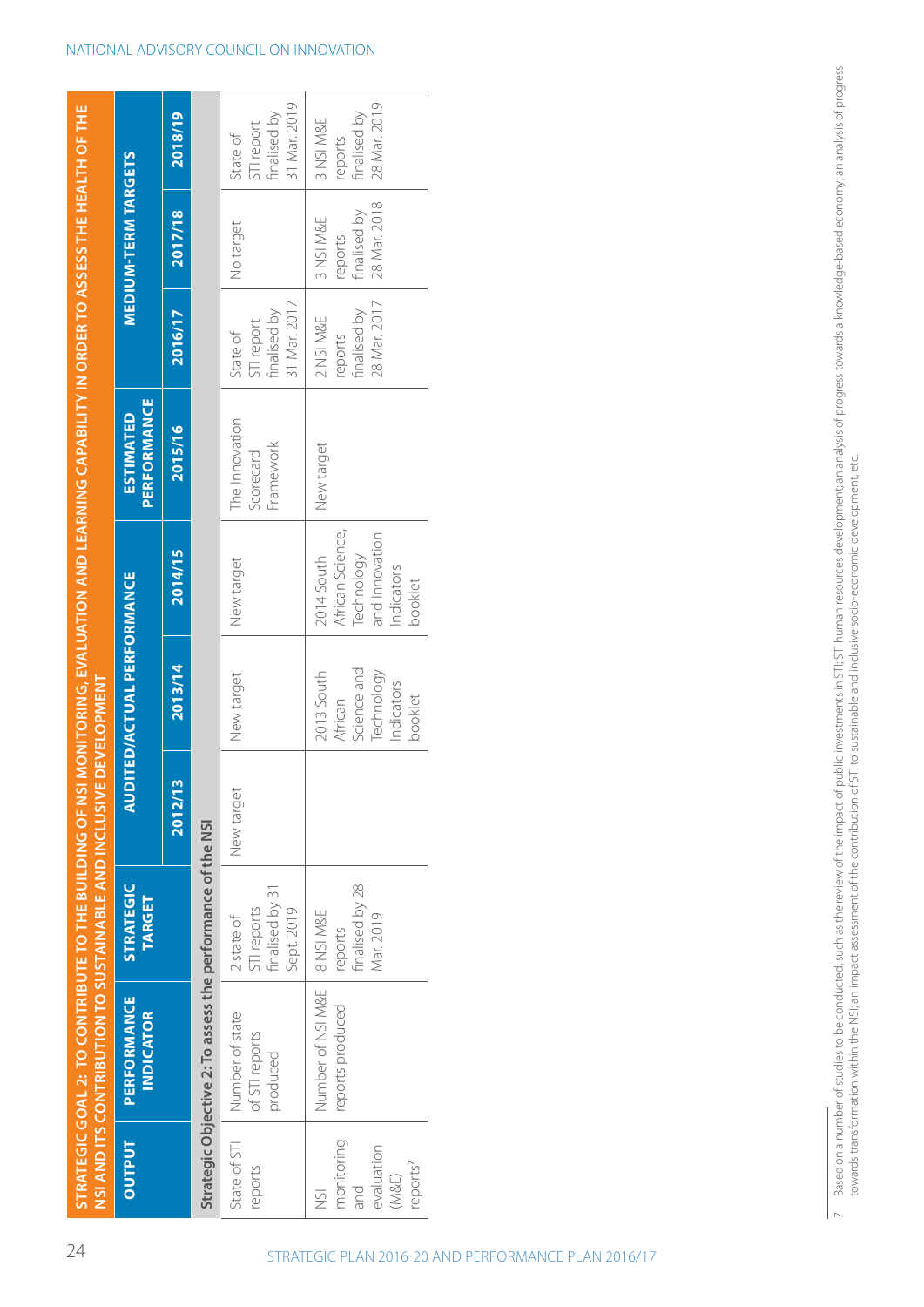**STRATEGIC OBJECTIVE 3: TO DEVELOP AN STI CENTRAL DATA AND INFORMATION REPOSITORY FOR PUBLICLY FINANCED DATA TO PROVIDE EASY ACCESS TO Strategic Objective 3: To develop an STI central data and information repository for publicly financed data to provide easy access to**  KNOWLEDGE, LEARNING RESOURCES, INDICATORS AND COMMUNITIES OF PRACTICE ON THE DESIGN, IMPLEMENTATION AND EVALUATION OF INNOVATION **knowledge, learning resources, indicators and communities of practice on the design, implementation and evaluation of innovation** 

|                 |                                        | 2018/19 | STI information<br>out of national<br>Full-scale roll-<br>31 Mar. 2019<br>innovation<br>portal by<br>portal     | and information<br>sharing of data<br>31 Mar. 2019<br>stakeholders<br>3 MoUs on<br>NACI and<br>(data) by<br>between   |
|-----------------|----------------------------------------|---------|-----------------------------------------------------------------------------------------------------------------|-----------------------------------------------------------------------------------------------------------------------|
|                 | <b>MEDIUM-TERM TARGETS</b>             | 2017/18 | Monitoring and<br>functionality by<br>documentation<br>of national STI<br>31 Mar. 2018<br>information<br>portal | and information<br>sharing of data<br>stakeholders<br>31 Mar. 2018<br>3 MoUs on<br>NACI and<br>data) by<br>between    |
|                 |                                        | 2016/17 | launched by 30<br>developed and<br>information<br>National STI<br>Nov. 2016<br>portal                           | and information<br>sharing of data<br>stakeholders<br>31 Mar. 2017<br>2 MoUs on<br>NACI and<br>(data) by<br>between   |
|                 | PERFORMANCE<br><b>ESTIMATED</b>        | 2015/16 | information portal<br>National STI<br>framework                                                                 | New target                                                                                                            |
|                 |                                        | 2014/15 | New target                                                                                                      | New target                                                                                                            |
|                 | <b>AUDITED/ACTUAL PERFORMANCE</b>      | 2013/14 | New target                                                                                                      | New target                                                                                                            |
|                 |                                        | 2012/13 | New target                                                                                                      | New target                                                                                                            |
|                 | <b>STRATEGIC</b><br><b>TARGET</b>      |         | portal by 31<br>information<br>national STI<br>unctional<br>Vlar. 2019<br>Fully                                 | stakeholders<br>nformation<br>(data) by 31<br>8 MoUs on<br>Mar. 2019<br>sharing of<br>NACI and<br>between<br>data and |
|                 | <b>PERFORMANCE</b><br><b>INDICATOR</b> |         | mplementation<br>of national STI<br>information<br><b>Successful</b><br>portal                                  | and information<br>memoranda of<br>sharing of data<br>understanding<br>Number of<br>(MoUs) on                         |
| <b>POLICIES</b> | <b>OUTPUT</b>                          |         | nformation<br>National STI<br>portal                                                                            | stakeholders<br>agreements<br>NACI and<br>between<br>STI data-<br>sharing                                             |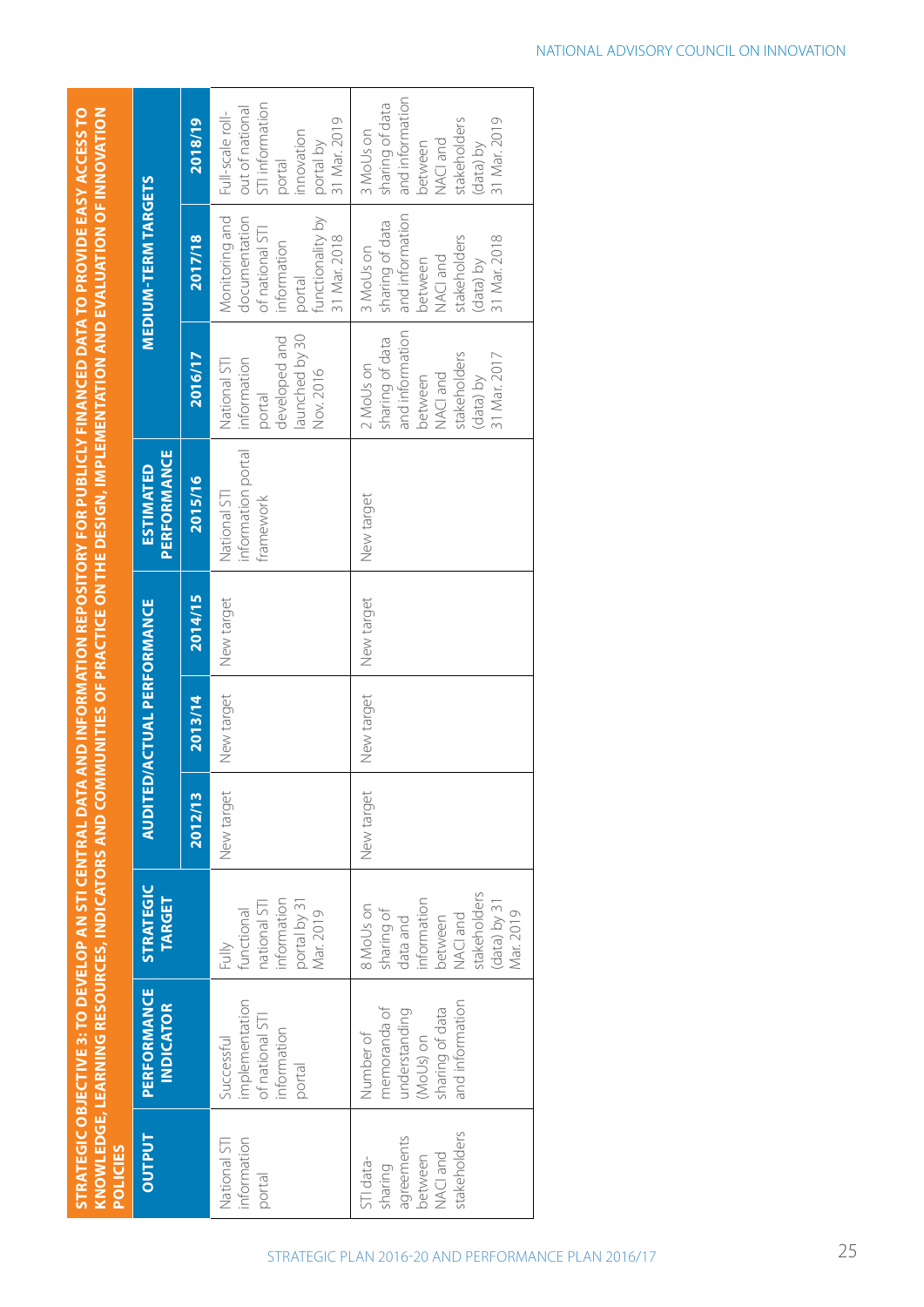|                                                                                                    |                                                                                                              |                                                                                                                                          |                                   |                                                                   |                                     | STRATEGIC GOAL 3: TO CONTRIBUTE TO THE BUILDING OF A WELL-COORDINATED, RESPONSIVE AND EFFECTIVE NSI                                      |                                                                                                                                          |                                                                                                                                 |                                                                                                                                    |
|----------------------------------------------------------------------------------------------------|--------------------------------------------------------------------------------------------------------------|------------------------------------------------------------------------------------------------------------------------------------------|-----------------------------------|-------------------------------------------------------------------|-------------------------------------|------------------------------------------------------------------------------------------------------------------------------------------|------------------------------------------------------------------------------------------------------------------------------------------|---------------------------------------------------------------------------------------------------------------------------------|------------------------------------------------------------------------------------------------------------------------------------|
| <b>OUTPUT</b>                                                                                      | PERFORMANCE                                                                                                  | <b>STRATEGIC</b>                                                                                                                         | <b>AUDITED/ACTUAL PERFORMANCE</b> |                                                                   |                                     | PERFORMANCE<br><b>ESTIMATED</b>                                                                                                          |                                                                                                                                          | <b>MEDIUM-TERM TARGETS</b>                                                                                                      |                                                                                                                                    |
|                                                                                                    | <b>INDICATOR</b>                                                                                             | <b>TARGET</b>                                                                                                                            | 2012/13                           | 2013/14                                                           | 2014/15                             | 2015/16                                                                                                                                  | 2016/17                                                                                                                                  | 2017/18                                                                                                                         | 2018/19                                                                                                                            |
|                                                                                                    | Strategic Objective 4: To contribute towards improving NSI coordination and planning                         |                                                                                                                                          |                                   |                                                                   |                                     |                                                                                                                                          |                                                                                                                                          |                                                                                                                                 |                                                                                                                                    |
| an STI decadal<br>tramework for<br>A high-level<br>Dlan                                            | approval secured<br>new STI decadal<br>framework for a<br>for high-level<br>Ministerial<br>plan.             | Technology 30<br>the Minister of<br>submitted to<br>decadal plan<br>Science and<br>A high-level<br>framework<br>June. 2016<br>for an STI | New target                        | New target                                                        | New target                          | on the White Paper<br>and Technology by<br>Minister of Science<br>1 feedback report<br>submitted to the<br>eview process<br>31 Mar. 2016 | Technology by 30<br>plan submitted<br>to the Minister<br>of Science and<br>an STI decadal<br>framework for<br>A high-level<br>June. 2016 | No target                                                                                                                       | No target                                                                                                                          |
| contributions<br>and planning<br>coordination<br>governance,<br>in support<br>Analytical<br>of NSI | NSI governance,<br>contributions<br>and planning<br>in support of<br>coordination<br>completed<br>Analytical | completed by<br>contributions<br>and planning<br>31 Mar. 2019<br>coordination<br>governance,<br>in support<br>Analytical<br>of NSI       |                                   | innovation<br>framework<br>A national<br>refocused<br>for a<br>5I | A foresight<br>framework<br>for STI | New target                                                                                                                               | completed by 31<br>NSI governance,<br>contributions<br>and planning<br>in support of<br>coordination<br>Mar. 2017<br>Analytical          | completed by 31<br>NSI governance,<br>contributions<br>and planning<br>in support of<br>coordination<br>Analytical<br>Mar. 2018 | completed by<br>contributions<br>and planning<br>31 Mar. 2019<br>coordination<br>governance,<br>in support<br>Analytical<br>of NSI |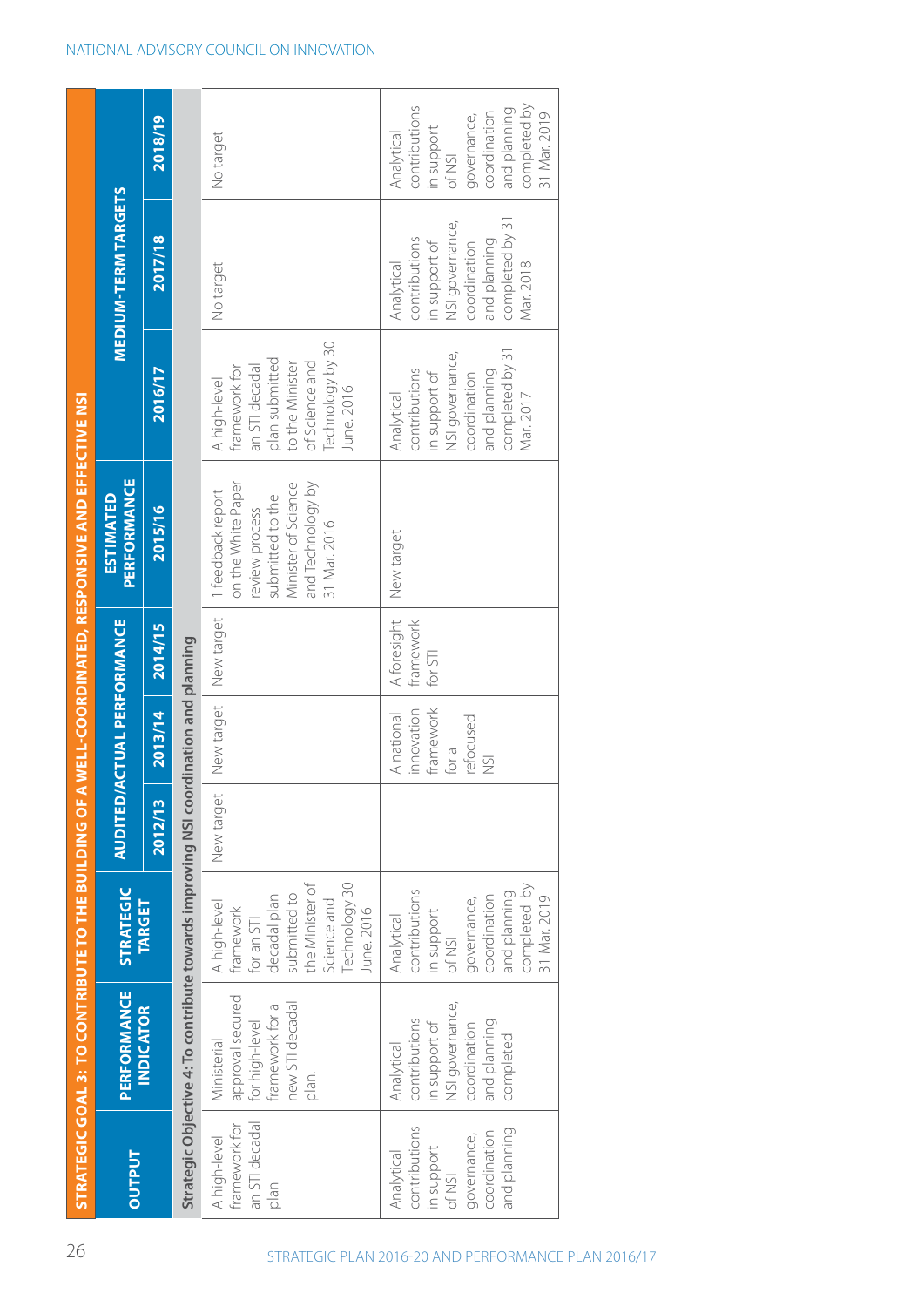|               | JTRATEGIC GOAL 4: TRANSFORMING NACI INTO A SMART, EFFICIENT AND LEARNING ORGANISATION                                                                                                                                       |                       |                |                                             |                |                                 |                        |                                |                          |
|---------------|-----------------------------------------------------------------------------------------------------------------------------------------------------------------------------------------------------------------------------|-----------------------|----------------|---------------------------------------------|----------------|---------------------------------|------------------------|--------------------------------|--------------------------|
| <b>OUTPUT</b> | PERFORMANCE                                                                                                                                                                                                                 | <b>STRATEGIC</b>      |                | <b>AUDITED/ACTUAL</b><br><b>PERFORMANCE</b> |                | PERFORMANCE<br><b>ESTIMATED</b> |                        | <b>MEDIUM-TERM TARGETS</b>     |                          |
|               | <b>INDICATOR</b>                                                                                                                                                                                                            | <b>TARGET</b>         |                | 2012/13 2013/14 2014/15                     |                | 2015/16                         | 2016/17                | 2017/18                        | 2018/19                  |
|               | Strategic Objective 5: To ensure the efficient and effective provision of administrative, financial, technical and professional corporate services, among others, to sup-<br>port the discharge of the core mandate of NACI |                       |                |                                             |                |                                 |                        |                                |                          |
| 8 م م         | Communication   Communication<br>N P N                                                                                                                                                                                      | Communication<br>N LU | $+2521$<br>New | $+2521$<br>New                              | $+2521$<br>New | New target                      | Communication<br>N PIN | Communication<br>$\frac{1}{2}$ | I Communication<br>N P N |

**Service State** 

| Communication<br>plan <sup>8</sup>                                                       | Communication<br>implemented<br>plan                          | implemented by<br>Communication<br>31 Mar. 2019<br>plan                                         | target<br>New | target<br>New | target<br>New | New target | implemented by<br>Communication<br>31 Mar. 2017<br>plan                                                                                         | implemented by<br>Communication<br>31 Mar. 2018<br>plan                                                                          | implemented by<br>Communication<br>31 Mar. 2019<br>plan                                                                           |
|------------------------------------------------------------------------------------------|---------------------------------------------------------------|-------------------------------------------------------------------------------------------------|---------------|---------------|---------------|------------|-------------------------------------------------------------------------------------------------------------------------------------------------|----------------------------------------------------------------------------------------------------------------------------------|-----------------------------------------------------------------------------------------------------------------------------------|
| approved and<br>implemented<br>governance<br>corporate<br>system <sup>9</sup><br>nternal | nternal corporate<br>Approval of<br>governance<br>system      | implemented by<br>approved and<br>31 Mar. 2019<br>governance<br>corporate<br>system<br>Internal | target<br>New | target<br>New | target<br>New | New target | charter and self-<br>system (Council<br>approved by 30<br>evaluation tool)<br>developed and<br>governance<br>Nov. 2016<br>corporate<br>Internal | implemented by<br>charter and self-<br>evaluation tool)<br>system (Council<br>31 Mar. 2017<br>governance<br>corporate<br>nternal | implemented by<br>charter and self-<br>evaluation tool)<br>system (Council<br>31 Mar. 2017<br>governance<br>corporate<br>Internal |
| management<br>Knowledge<br>system                                                        | and implemented<br>system approved<br>management<br>Knowledge | implemented by<br>approved and<br>management<br>31 Mar. 2019<br>system and<br>Knowledge         | target<br>New | target<br>New | target<br>New | New target | system approved<br>by 30 Nov. 2016<br>management<br>Knowledge                                                                                   | implemented by<br>management<br>31 Mar. 2018<br>Knowledge<br>system                                                              | implemented by<br>management<br>31 Mar. 2019<br>Knowledge<br>system                                                               |

Including regular feature articles and a series in the Mail & Guardian, Sundian, Sunday, Independent and relevant specialist publications like Engineering News; one-one interviews in the print media, on radio (commercial a on television (e.g. Morning Live on SABC 2, Sunrise on etty, and Business Day Television); use of community media (print, radio and television) to reach a broader South African audience; a media round-table held to coincid council meeting so that NACI's work can be discussed with the media; use of communication channels (NACI and DST website, Government Communication and Information System (GCIS) noticeboard; use of social media (Twitter, Barbling reqular feature articles and a series in the Mail & Guardial & Mail & Guardian, Sunday Independent and relevant specialist publications like Engineering News; one-one-one interviews in the print media, on radio (c on television (e.g. Morning Live on SABC 2, Sunrise on etty, and Business Day Television); use of community media (print, radio and television) to reach a broader South African audience; a media round-table held to coincid council meeting so that NACI's work can be discussed with the media; use of communication channels (NACI and DST website, Government Communication and Information System (GCIS) noticeboard; use of social media (Twitter, Facebook, LinkedIn, YouTube, etc.);public lectures and round tables on rapid advice. Facebook, LinkedIn, YouTube, etc.);public lectures and round tables on rapid advice.  $\infty$  $\circ$ 

Refers to NACI Council charter and self-evaluation tool. Refers to NACI Council charter and self-evaluation tool.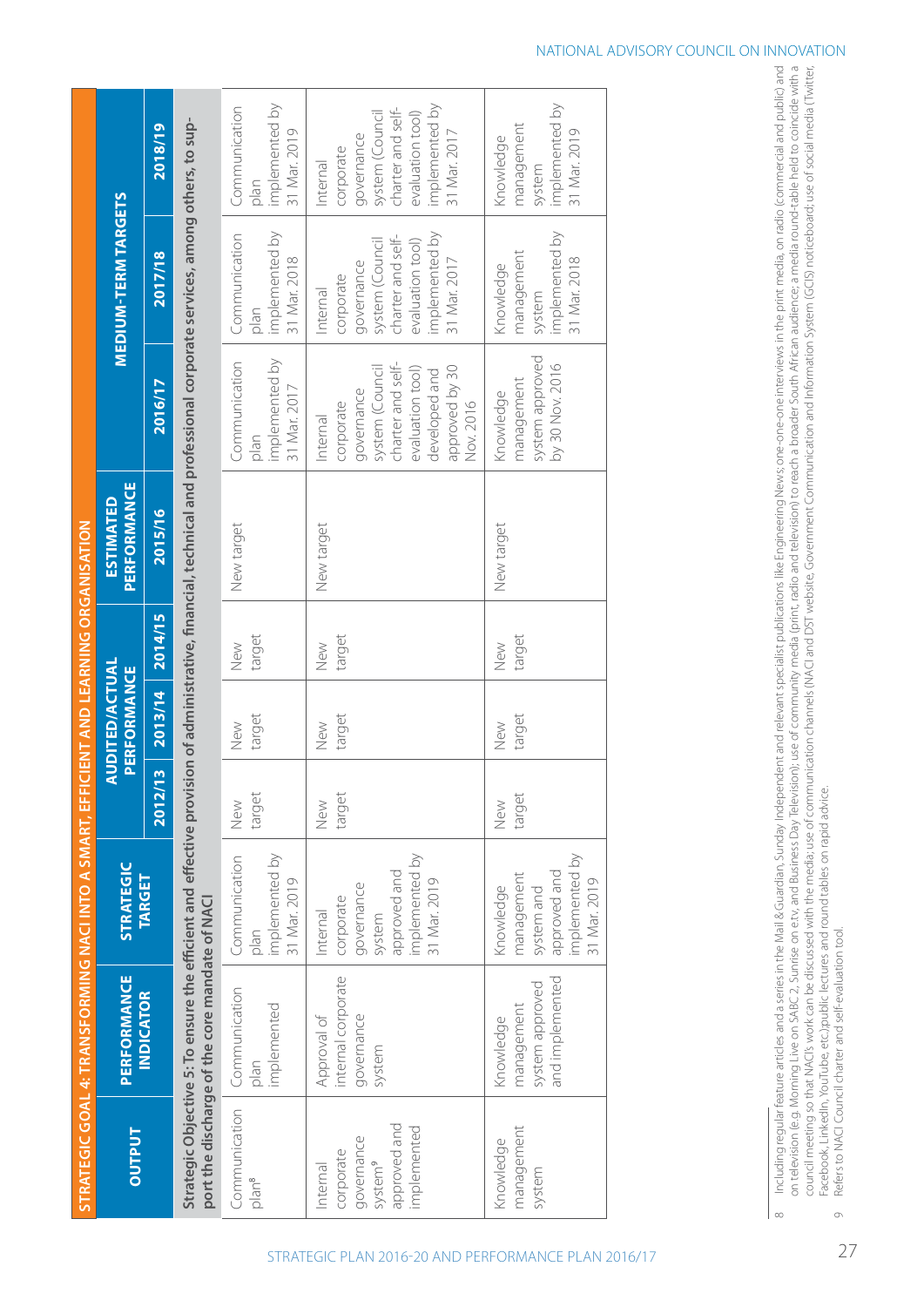QUARTERLY TARGETS FOR 2016/17 **10. Quarterly targets for 2016/17**  $\overline{10}$  Table 5 presents programme performance indicators and specific quarterly targets for 2016/17 budget, which are based on strategic goals and objectives. Table 5 presents programme performance indicators and specific quarterly targets for 2016/17 budget, which are based on strategic goals and objectives. **Strategic Goal 1: To learn from previous experience to improve efficacy and ensure evidence-based, confidential and timely policy** 

STRATEGIC GOAL 1: TO LEARN FROM PREVIOUS EXPERIENCE TO IMPROVE EFFICACY AND ENSURE EVIDENCE-BASED, CONFIDENTIAL AND TIMELY POLICY

# Table 5: NACI programme's quarterly targets for 2016/17 budget **Table 5: NACI programme's quarterly targets for 2016/17 budget**

|                         |                         |                                            | ADVICE TO THE MINISTER OF SCIENCE AND TECHNOLOGY AND THROUGH, THE MINISTER, CABINET                                                                                   |     |                          |                         |
|-------------------------|-------------------------|--------------------------------------------|-----------------------------------------------------------------------------------------------------------------------------------------------------------------------|-----|--------------------------|-------------------------|
| <b>PERFORMANCE</b>      |                         |                                            |                                                                                                                                                                       |     | <b>QUARTERLY TARGETS</b> |                         |
| <b>INDICATOR</b>        | <b>REPORTING PERIOD</b> | <b>ANNUALTARGET</b>                        | TST                                                                                                                                                                   | 2ND | 3RD                      | 47H                     |
| NACI's own initiative   |                         |                                            | Strategic Objective 1: To provide evidence-based advice on STI matters to the Minister of Science and Technology and, through the Minister, Cabinet, on request or on |     |                          |                         |
| Number of STI advice    | Quarterly               | 3 STI advice submitted   Planning and data |                                                                                                                                                                       |     | 1 STI advice by 20       | 2 STI advice by 31 Mar. |
| submitted to the        |                         | to Minister of Science                     | analysis by 30 June                                                                                                                                                   |     | December 2016            | 2017                    |
| Minister of Science and |                         | and Technology by 31 $\,$ 2016             |                                                                                                                                                                       |     |                          |                         |
| Technology              |                         | Mar. 2017                                  |                                                                                                                                                                       |     |                          |                         |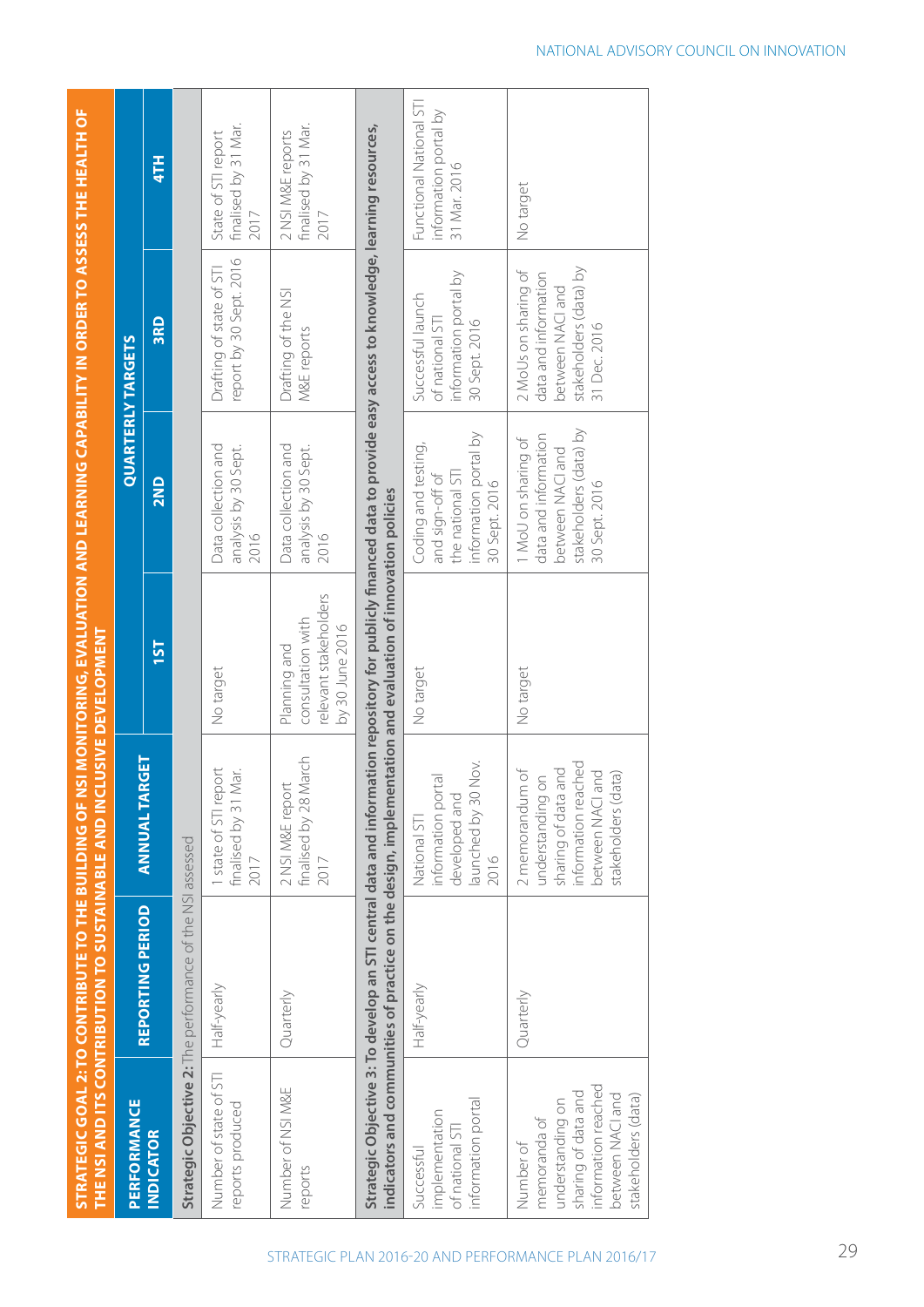|                                                                                                       | STRATEGIC GOAL 3: TO CONTRIBUTE TO THE BUILDING OF A WELL-COORDINATED, RESPONSIVE AND EFFECTIVE NSI |                                                                                                                                |                                                                                                                      |                                                                                                                        |                                                                                                                             |                                                                                                                                |
|-------------------------------------------------------------------------------------------------------|-----------------------------------------------------------------------------------------------------|--------------------------------------------------------------------------------------------------------------------------------|----------------------------------------------------------------------------------------------------------------------|------------------------------------------------------------------------------------------------------------------------|-----------------------------------------------------------------------------------------------------------------------------|--------------------------------------------------------------------------------------------------------------------------------|
| <b>PERFORMANCE</b>                                                                                    | <b>REPORTING PERIOD</b>                                                                             | <b>ANNUAL TARGET</b>                                                                                                           |                                                                                                                      | <b>QUARTERLY TARGETS</b>                                                                                               |                                                                                                                             |                                                                                                                                |
| <b>INDICATOR</b>                                                                                      |                                                                                                     |                                                                                                                                | <b>1ST</b>                                                                                                           | 2ND                                                                                                                    | 3RD                                                                                                                         | 4TH                                                                                                                            |
|                                                                                                       | Strategic Objective 4: To contribute towards improving NSI coordination and planning                |                                                                                                                                |                                                                                                                      |                                                                                                                        |                                                                                                                             |                                                                                                                                |
| secured for high-level<br>framework for a new<br>Ministerial approval<br>STI decadal plan.            | Quarterly                                                                                           | A high-level framework<br>Minister of Science and<br>plan submitted to the<br>Technology 30 Nov.<br>for an STI decadal<br>2016 | completed by 30 June<br>high-level framework<br>for STI decadal plan<br>First phase of the<br>development of<br>2016 | completed by 30 Sept.<br>high-level framework<br>the development of<br>for STI decadal plan<br>Second phase of<br>2016 | Technology by 30 Nov.<br>Minster of Science and<br>High-level framework<br>for STI decadal plan<br>submitted to the<br>2016 | No target                                                                                                                      |
| Analytical contribution<br>planning completed<br>coordination and<br>NSI governance,<br>in support of | Quarterly                                                                                           | Analytical contribution<br>planning completed<br>coordination and<br>NSI governance,<br>in support of                          | No target                                                                                                            | Data collection, analysis<br>and consultation by 31<br>July 2016                                                       | contribution in support<br>planning by 30 Nov.<br>of NSI governance,<br>coordination and<br>Draft analytical<br>2016        | contribution in<br>support of NSI<br>completed by<br>and planning<br>coordination<br>28 Feb. 2017<br>governance,<br>Analytical |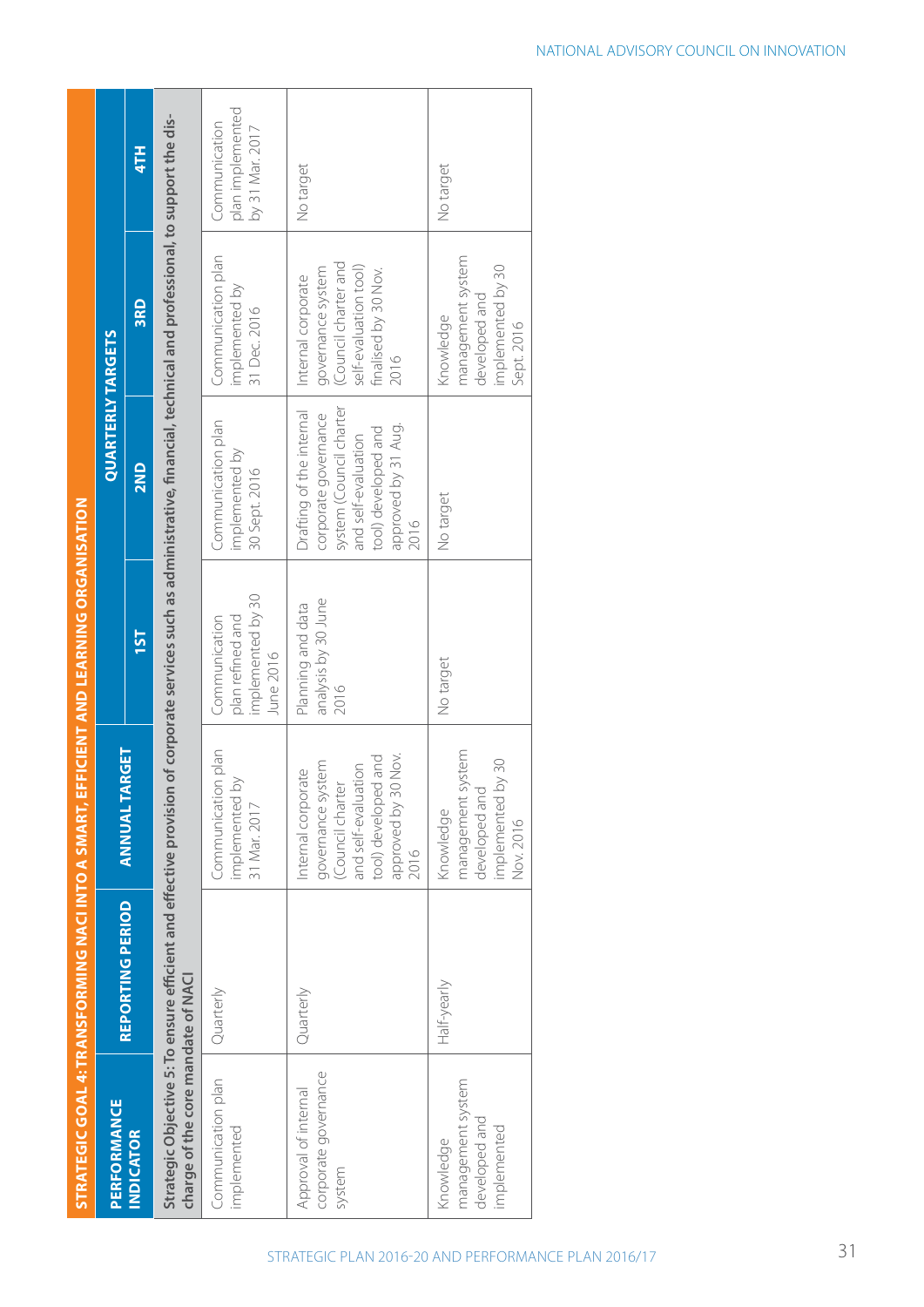#### **11. Resource Considerations**

#### **11.1 Human resource requirements**

A process will be undertaken to assess NACI's fitness for purpose on the basis of the new vision and goals set out in this Strategic Plan. This process is expected to produce a new organisational structure and articulate NACI's knowledge and skills requirements.

#### **11.2 Expenditure estimates**

Table 3 below presents a summary of 2016/17 expenditure estimates for the total budget of R18 967 000, comprising compensation of employees (R10 432 000) and goods and services (R8 535 000).

| <b>PROGRAMME</b>          |         | <b>ADJUSTED/</b><br><b>AUDITED OUTCOMES</b><br><b>APPROPRIATION</b> |         | <b>MEDIUM TERM</b><br><b>EXPENDITURE ESTIMATE</b> |         |         |         |
|---------------------------|---------|---------------------------------------------------------------------|---------|---------------------------------------------------|---------|---------|---------|
| <b>R'000</b>              | 2012/13 | 2013/14                                                             | 2014/15 | 2015/16                                           | 2016/17 | 2017/18 | 2018/19 |
| Compensation of Employees | 7565    | 6849                                                                | 10 0 34 | 10 308                                            | 10432   | 11 025  | 11610   |
| Goods and Services        | 7979    | 5643                                                                | 8 2 2 3 | 8434                                              | 8535    | 9021    | 9499    |
| <b>TOTAL</b>              | 15 5 44 | 12 503 <sup>6</sup>                                                 | 18 257  | 18742                                             | 18967   | 20 04 6 | 21 109  |

#### **Table 1: NACI expenditure estimates**

<sup>10</sup> At the beginning of the financial year 2013/2014 the allocated budget was R15 503 000, as reflected in the Annual Performance Plan for 2013/2014, but at the end of the financial year funds were shifted and NACI was left with R12 503 000 as reported in the 2013/2014 Annual Report.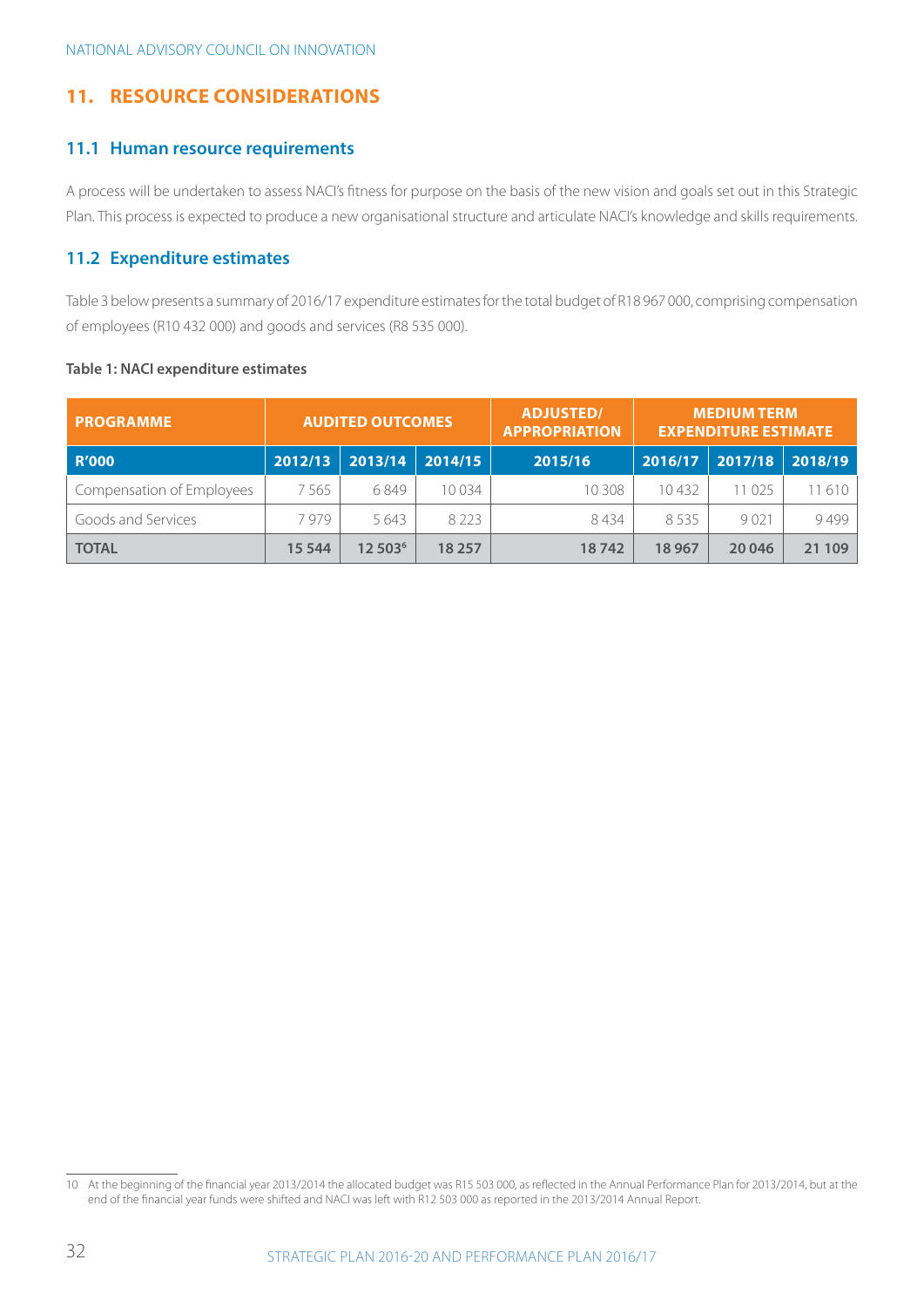# LINKS TO OTHER PLANS

Listed below are some key public policies and strategies relevant to the National Advisory Council on Innovation's work over the next five years.

- **White Paper on Science and Technology.**
- National Development Plan (Vision 2030).
- **■** Nine-Point Plan.
- New Growth Path.
- **■** Industrial Policy Action Plan.
- **■** Ten-Year Innovation Plan.
- § National Infrastructure Plan.
- **■** Medium Term Strategic Framework (MTSF).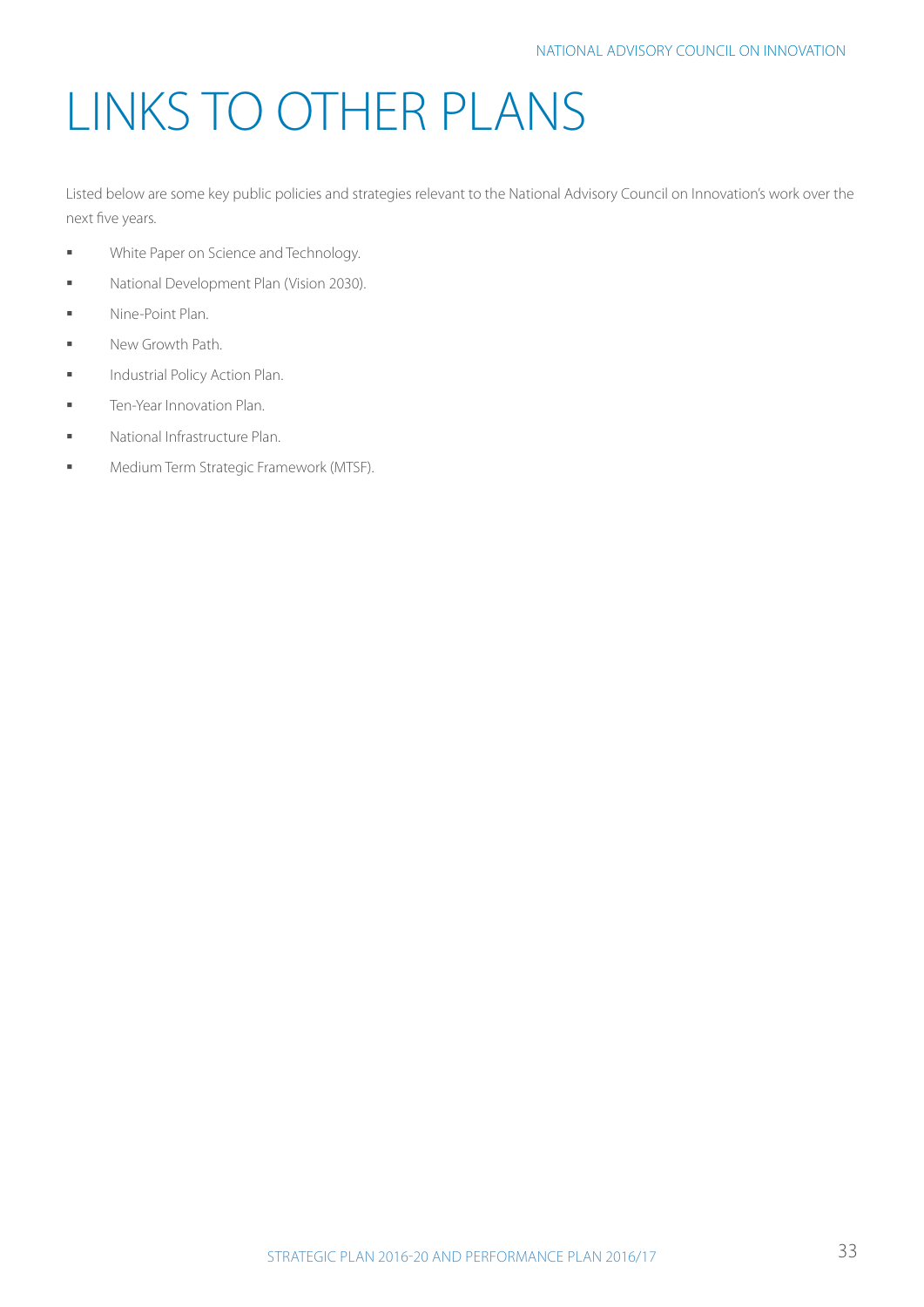## REFERENCES

Department of Arts, Culture, Science and Technology. 1996. White Paper on Science and Technology. Department of Arts, Culture, Science and Technology, (Pretoria).

Department of Science and Technology. 2015. 2015-2020 Strategic Plan. Pretoria.

Department of Science and Technology. 2008. Ten Year Innovation Plan: Innovation towards a knowledge-based economy 2008– 2018. Department of Science and Technology (Pretoria).

Department of Science and Technology. 2014. 2013/2014 Annual Report.

Department of Science and Technology. 2012. Ministerial Review Committee on Science, Technology and Innovation Landscape.

Kaplan D. 2011. Closing the skills and technology gap in South Africa: Background paper 2: Commercialisation of knowledge. The World Bank, Human Development Group, African Region.

Lundvall, B.-Å. 2010. National systems of innovation: Toward a theory of innovation and interactive learning, Anthem Press.

Marcus R, Naidoo J, Narsoo S. 2013. Development of South Africa's national innovation framework: Realising the NDP's vision. National Advisory Council on Innovation, Private Bag X184, Pretoria, 0001.

National Advisory Council on Innovation. 2013. An assessment of Gaps in Policy Instruments that support the growth of innovation based SMMEs in South Africa

National Advisory Council on Innovation. 2016.Situational Analysis: Innovation Theory, Practice and South African Context. Unpublished

Nasser E. 2013. Pakistan's water crisis: Spearhead Research Special Report.

National Planning Commission. 2011. National Development Plan 2030: Our Future - Make it Work. The Presidency, Republic of South Africa (Pretoria).

Organisation for Economic Co-operation and Development. 2007. Review of South Africa's Innovation Policy. Organisation for Economic Cooperation and Development (Paris).

Organisation for Economic Co-operation and Development. 2015.Better innovation for better lives.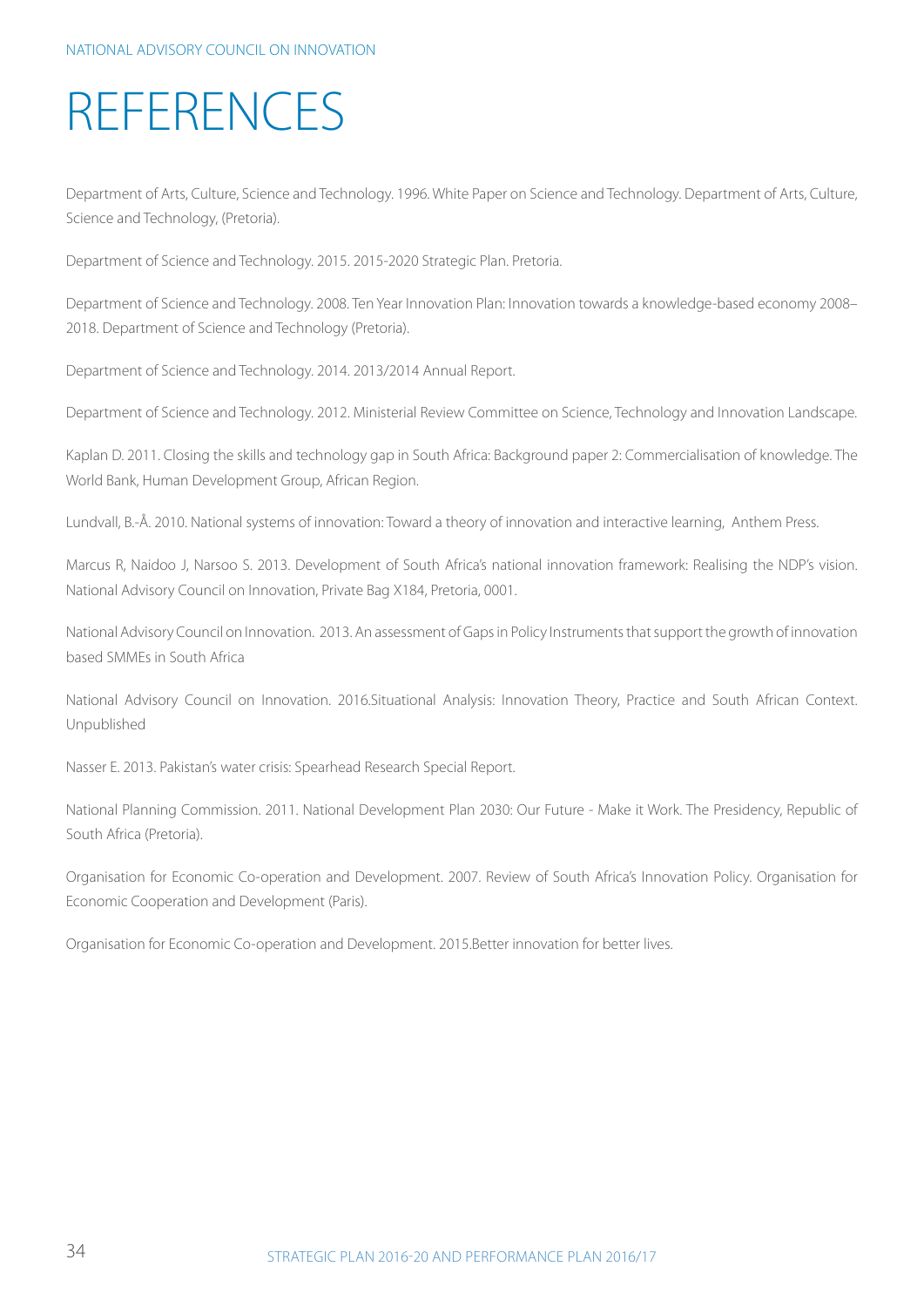## Notes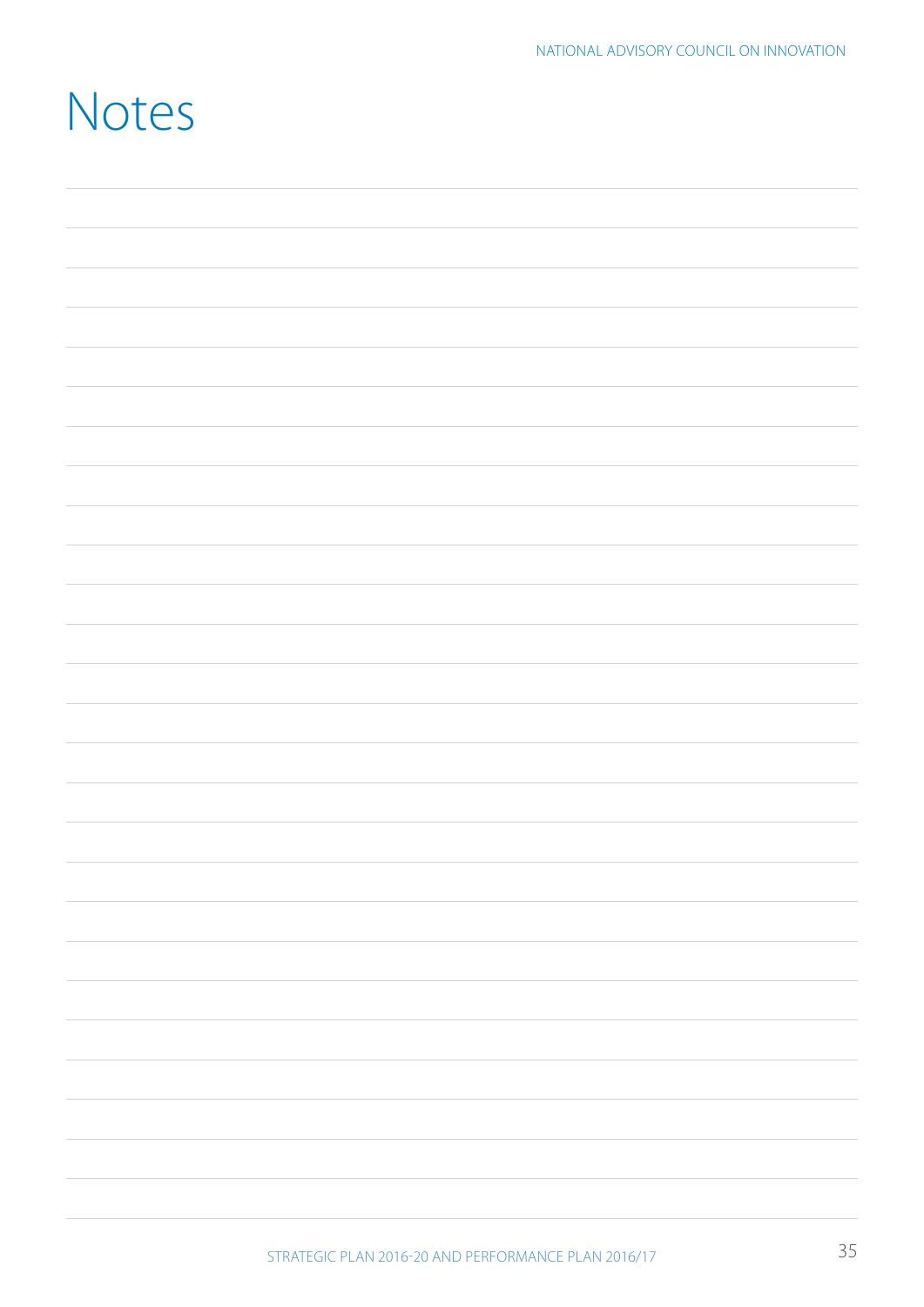| Notes |  |  |
|-------|--|--|
|       |  |  |
|       |  |  |
|       |  |  |
|       |  |  |
|       |  |  |
|       |  |  |
|       |  |  |
|       |  |  |
|       |  |  |
|       |  |  |
|       |  |  |
|       |  |  |
|       |  |  |
|       |  |  |
|       |  |  |
|       |  |  |
|       |  |  |
|       |  |  |
|       |  |  |
|       |  |  |
|       |  |  |
|       |  |  |
|       |  |  |